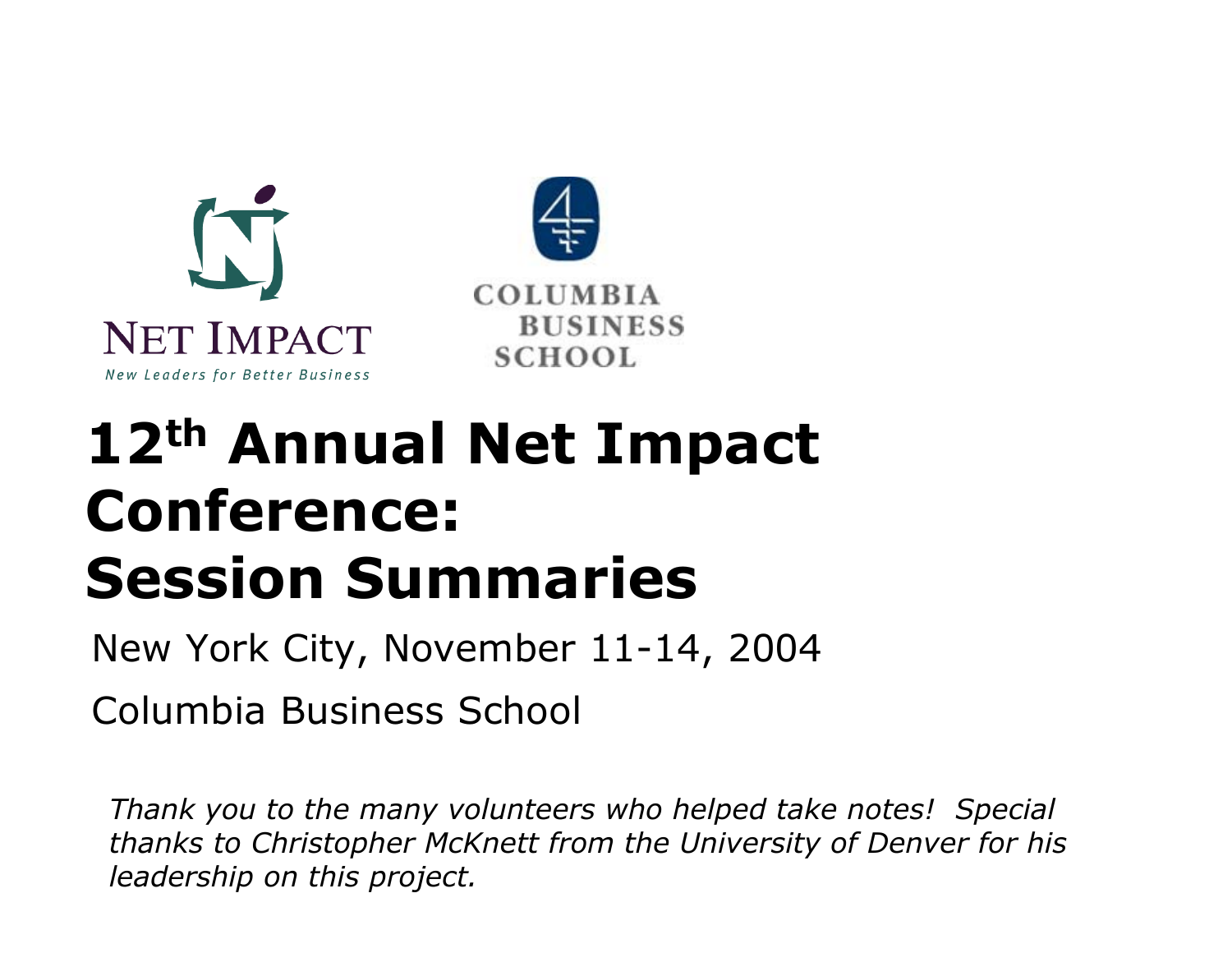### Technology, Innovation and Sustainability



- •300 MNCs hold 25% of world assets
- •• 51 out of the 100 biggest economies in the World are now corporations and only 49 are nation-states
- •Information systems must be user friendly, com prehensive, reliable, secure, affordable, and able to facilitate sharing of information between organizations
- $\bullet$ Global Reporting Initiative – setting standards for sustainability reporting. The GRI are currently enhancing these guidelines and they will be released in 2006. Companies will be able to upload their repor ts automatically and the GRI website will provide more education i.e. how do you reduce the CO2 gas emissions. They will improve:
	- Comparability
	- Auditability
	- -More of an emphasis on the impact of the measures on the community rather than just input
- •Innovation and technology will play a critical role in the improvement of sustainability performance reporting by:
	- -Facilitating the development and ratification of standards that are meaningful, auditable, and m anageable
	- -Simplifying data collection, aggregation, and reporting across multiple firms
	- -Integrating sustainability reporting and the business in a manner similar to the way that today's financial systems integrate financial reporting with business systems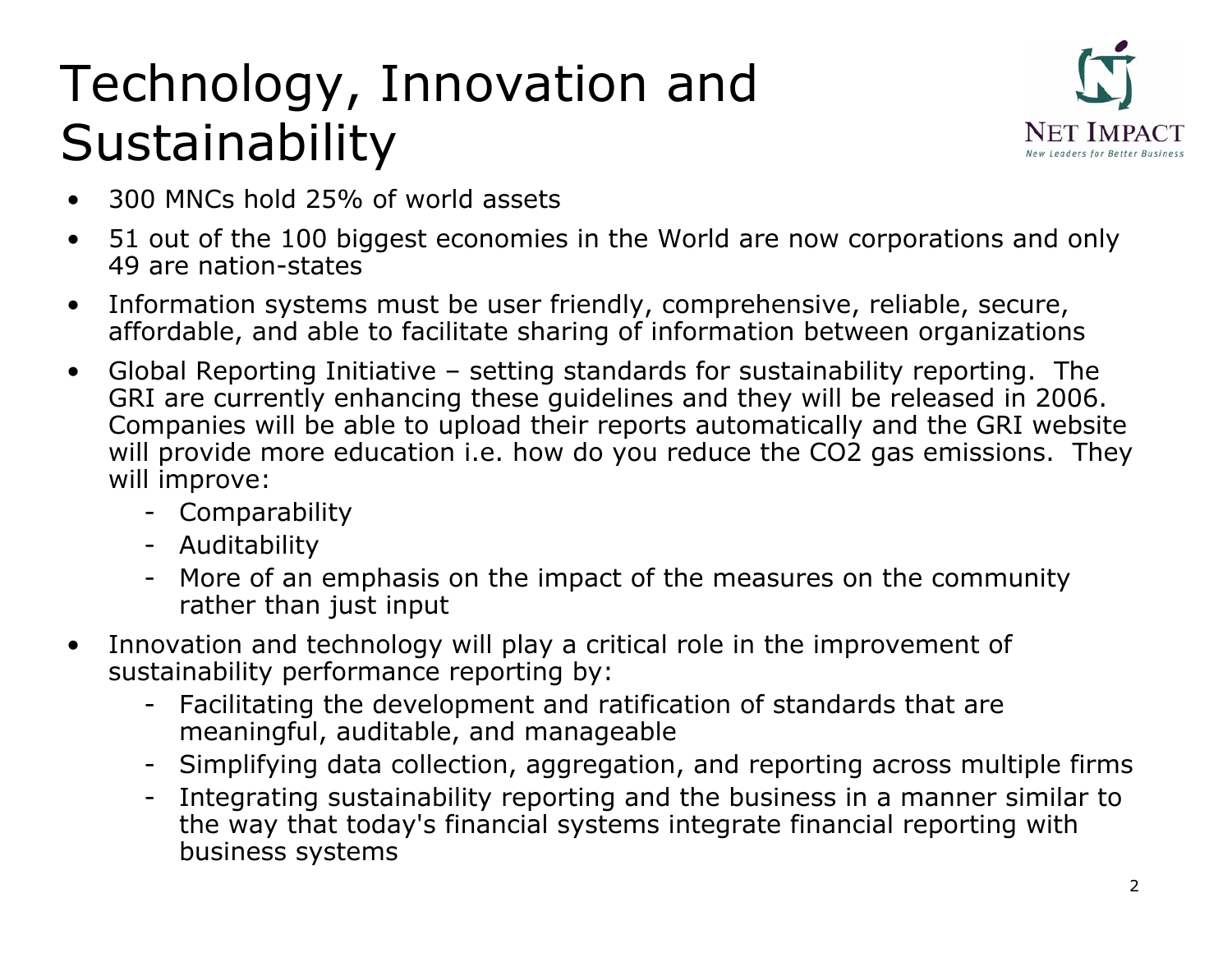### Using The Market to Solve Environmental Challenges



- $\bullet$  Emphasis of this workshop was the exchange of climate certificates according to the Kyoto Protocol.
- $\bullet$  The Chicago climate exchange does that today with American companies, although the US is not part of this international treaty
- US Companies engage themselves voluntarily, because they want to be prepared and certificates represent future value for them.

#### An Introduction to Entrepreneurship in Education

- $\bullet$ Private education can be an alternative to help children become more educated
- $\bullet$ Get involved in community activities and give back to society
- •Use education as a tool to "make a difference"
- $\bullet$ Start as a volunteer
- •Need more funding to keep good teachers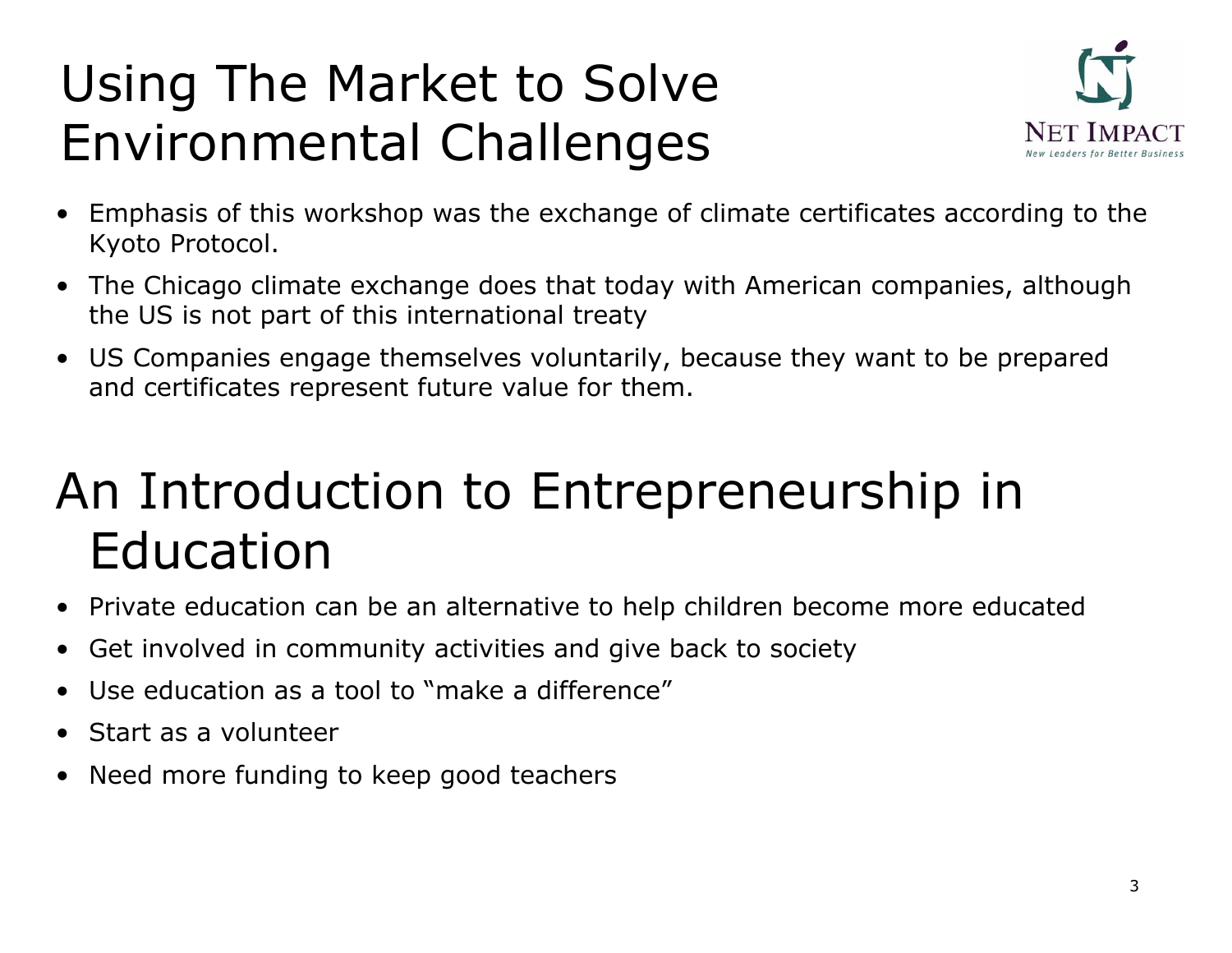### Social Impact Management: Business Strategies in Developing Countries



- Labor issues, social impacts, non-profits, engaging local communities.
- People, passion, purpose
- Busine ss processes that increase social impact can come from any functional area in the organization.
- Leaders can create change internally

#### From Dream to Reality: Launching Your Double Bottom Line Venture

- Major lesson learned is perseverance (4 years to attain the charter permit from the state)
- While it may be true that some people abuse the social benefits pro vided by the state, must learn how to co-exist within the sphere of social problems and respect them
- Another important lesson is that one must always pay one's staff, which requires careful moderation of cash flow.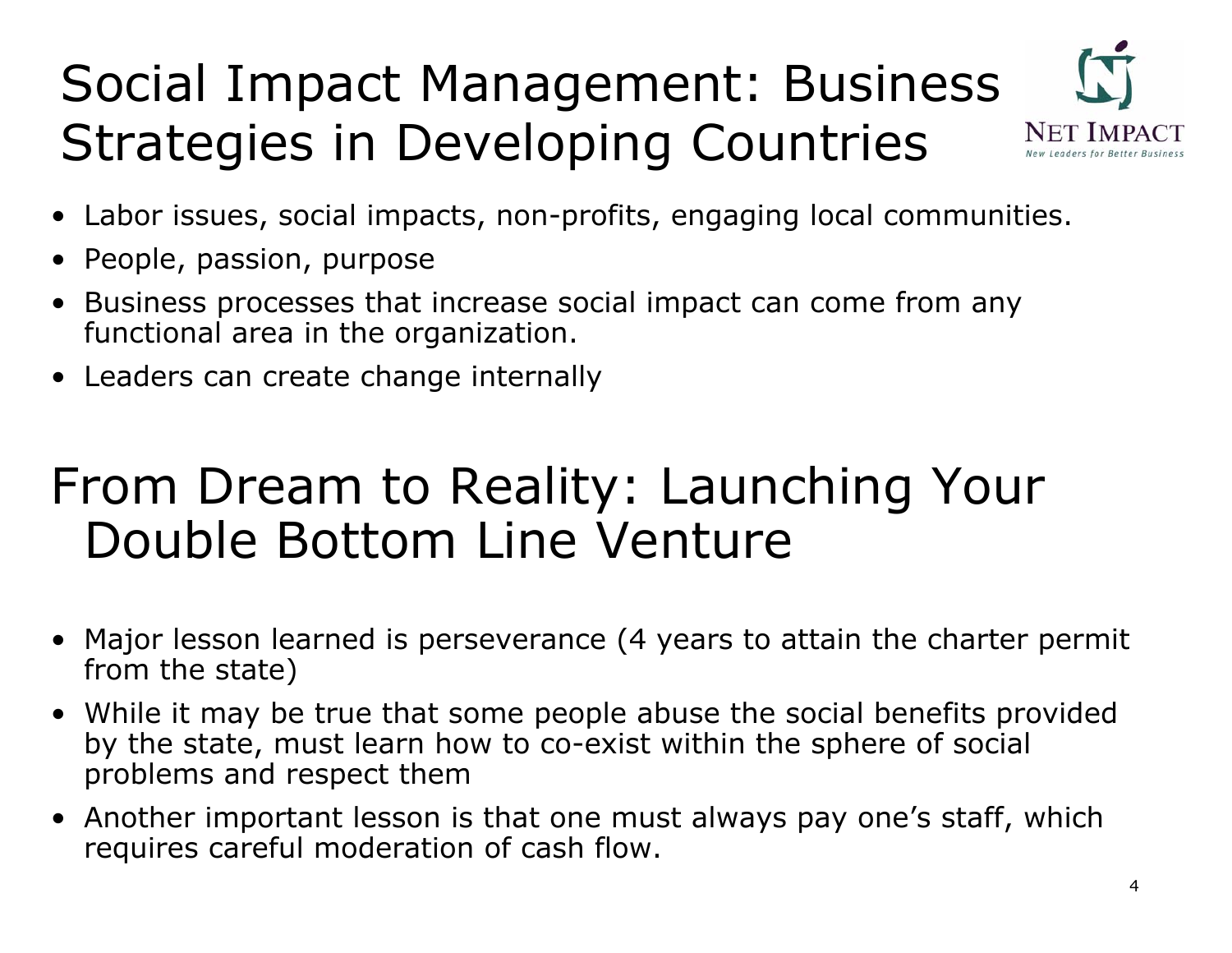### Madagascar: Building Alliances for Economic Development & Sustainability



- Concerns re: slash & burn agriculture, over-fishing, desertification which leads to 80% of land having been cleared. President dedicated to increase protected land.
- Education to encourage local residents to improve agricultural methods and promote conservation—1) local commu nities must be active in conservation 2) they must have access to alternative or improved sources of income.
- Madagascar will be one of the first candidates for funding under the Millennium Challenge Account (new US program).
- •Many questions about how it actually works—how transparent is transfer of funds into local projects (are there opportunities for corruption)? How did the education process work—how were people con vinced it was in their i nterest to take a longer-term view? Is there a period where they have less food/money before they reap the benefits of their efforts? How have domestic companies been involved?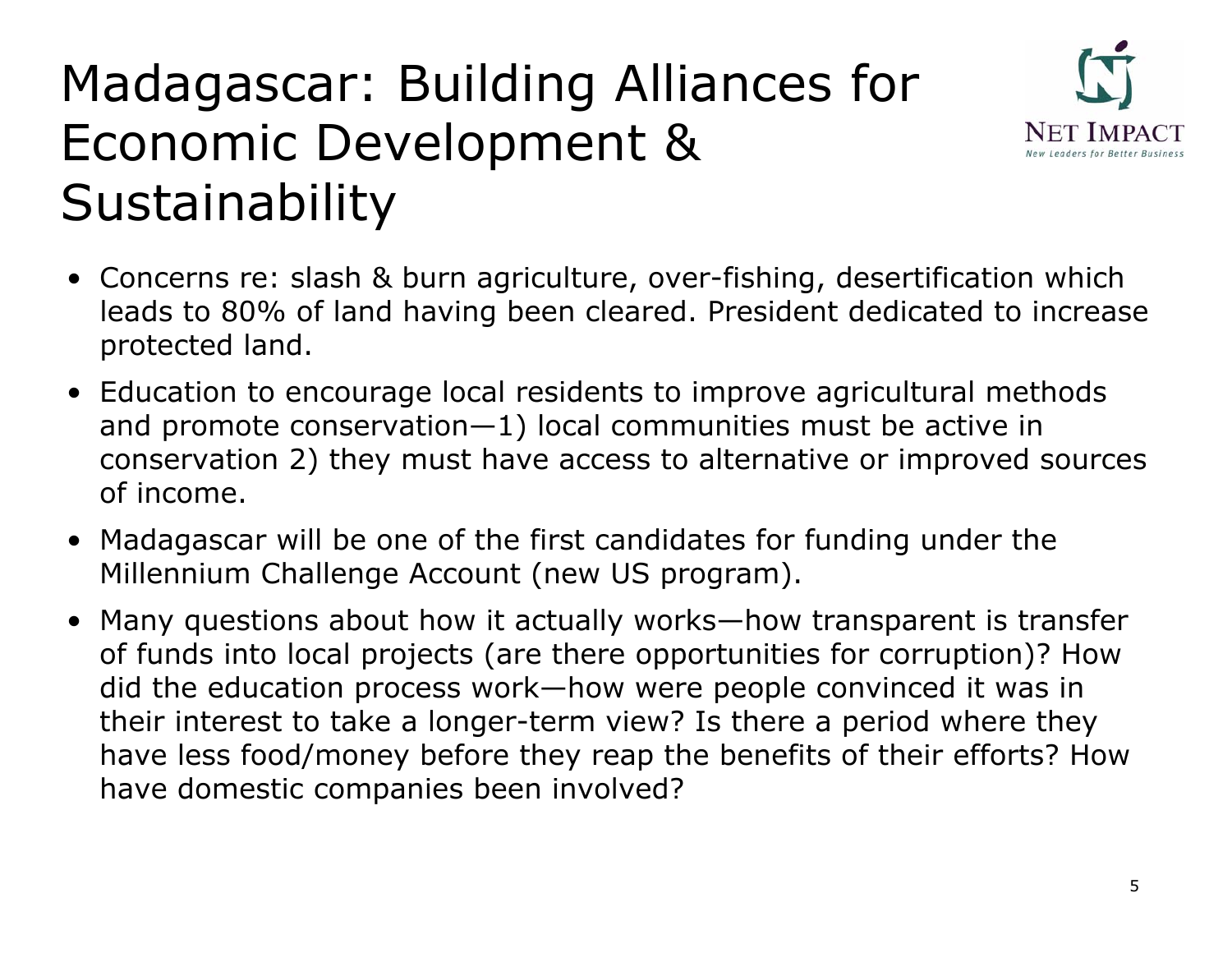### Real Estate Development with a Community Focus



- Advice for MBAs w anting to get into C ommunity Development - Get involved in the deal process in some way
	- Understand the importa nce of private/public partnerships
- Financing tools
	- -Tax-exempt bonds
	- -Direct investment
	- -New Markets Tax Credits
- Success factors
	- Redevelopment expertise
	- -Public sector involvement
	- -Patient capital
	- Retailer relationships
- Need for public/private relationships!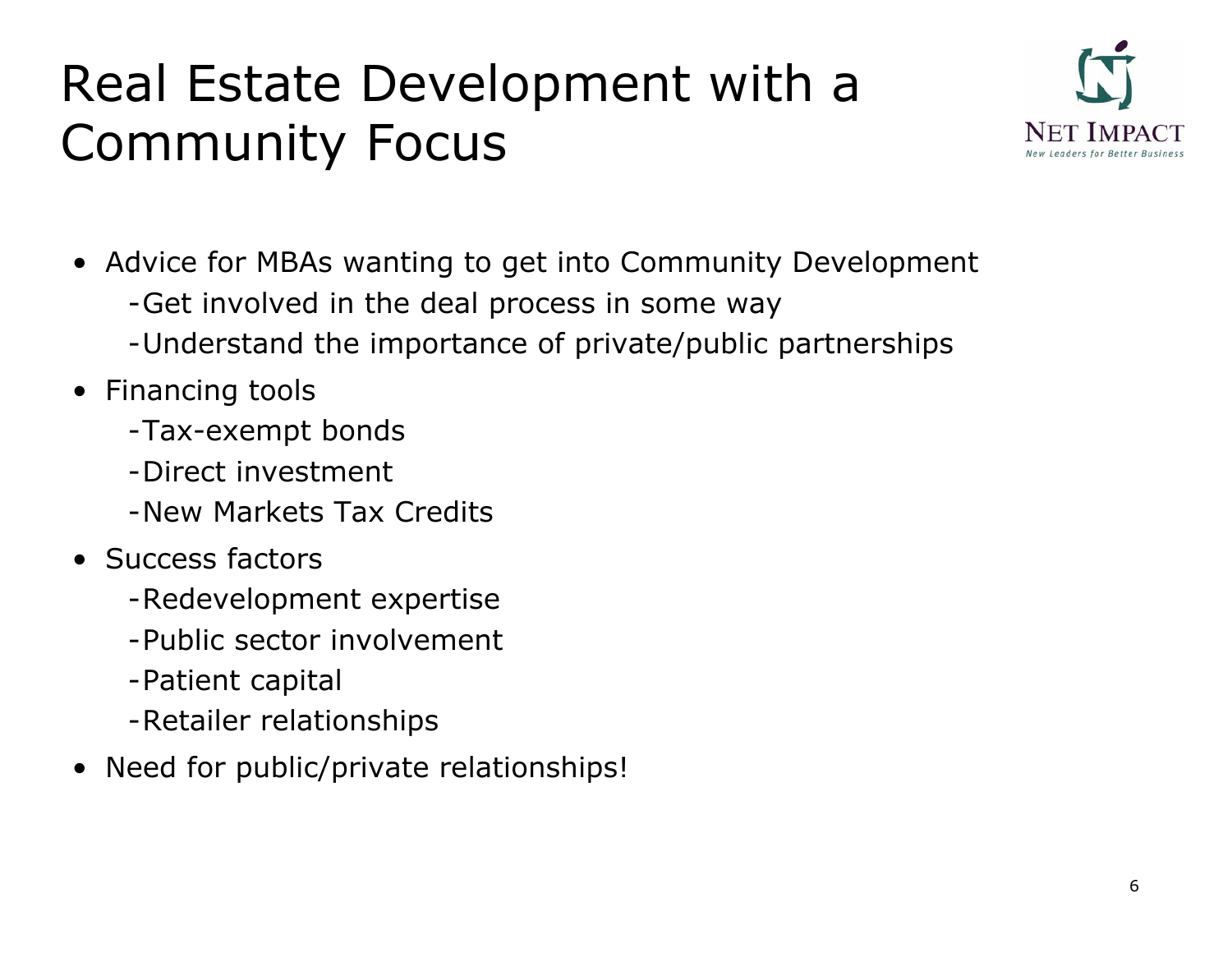### Strategic Philanthropy



- Philanthropy as one leg of a successful business (not philanthropy to buy<br>a good name)
- $\bullet$ cycle of violence – in developing countries, it's more about empowering women).
- "Changing face of philanthropy" for example: donate a dollar-want to be sure 99 cents is working har d on behalf of children (direct impact)
- Work done from a pro bono point of view is instrumental to reputation and long-term business with clients (mentioned the egg in frying pan commercial, which everyone remembers)
- Include shareholders in philanthropy strategy – let them know and see a<br>connection to business strategy
- Children in America in bad shape, deprived of a sense of hope/promise and wanted them to see possibility. Will they be<br>customers/employees/committed citizens – need real possibilities- hope?
- Issue is too big to be solved by corporations alone need government and corporate social responsibility acting together
- Context: be humble, help educate shareholders
- Don't j ust think in terms of direct service advocacy is i mportant as well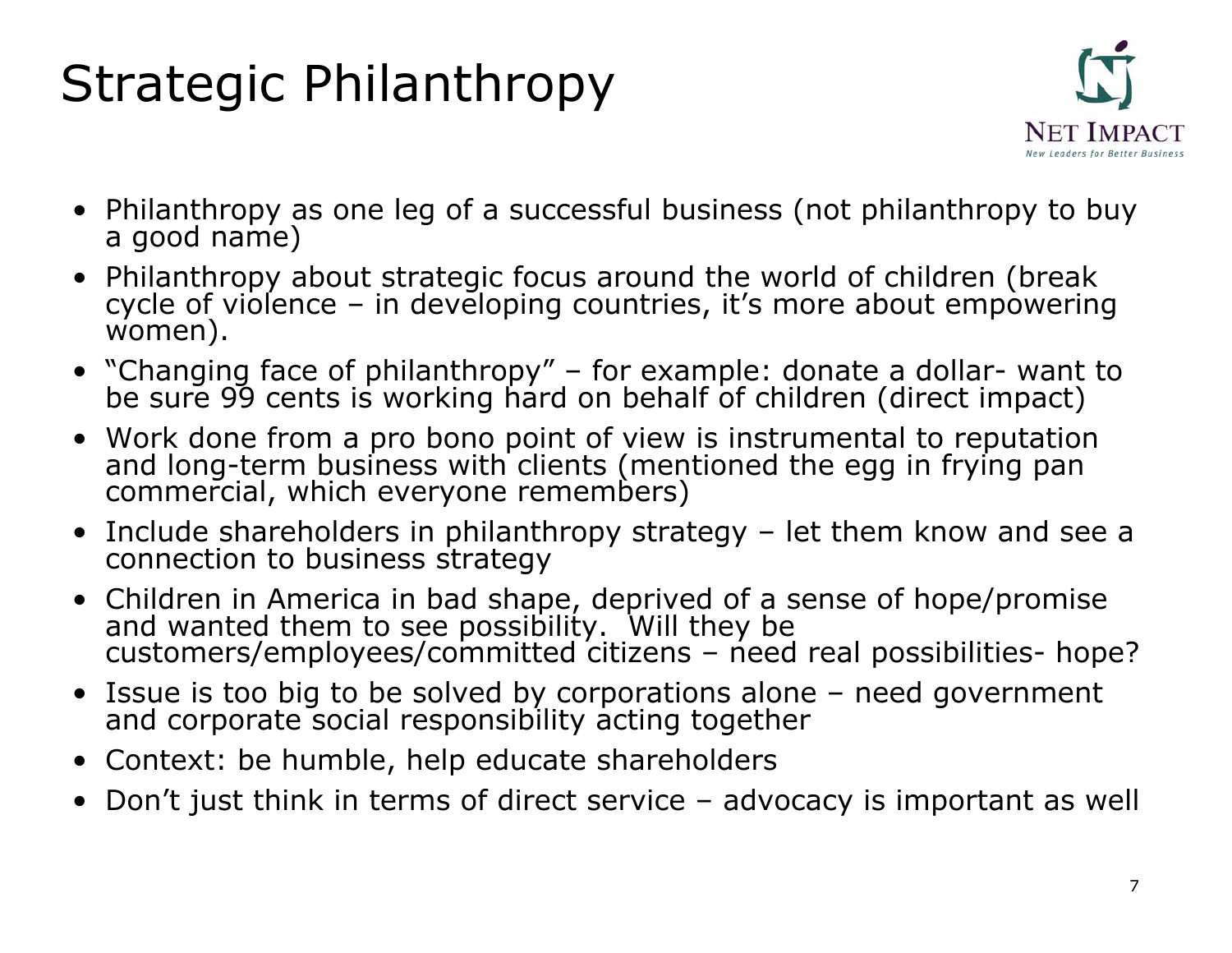### The Business Case for Wind: The Economics of an Emerging Energy industry



- $\bullet$ Emph asis on different roles in the wind business
- Economies of scale: bigger rotors=better
- $\bullet$ Explor ation of sites, building the technical infrastructure, building the windmills
- Many established companies are engaged like GE, Shell, Siemens
- Mostly small parts of big companies, since the wind business is not really labor intensive
- With subsidies, wind is cheap, but should be thought of for large-scale grid-connected production

## Technology Enterprises

- $\bullet$ Align social goal with money-making goal
- •Citysoft: inner city web designers
- SRB o ut in the open can cause people to lose focus on the product
- $\bullet$ Don't demean people in the process of marketing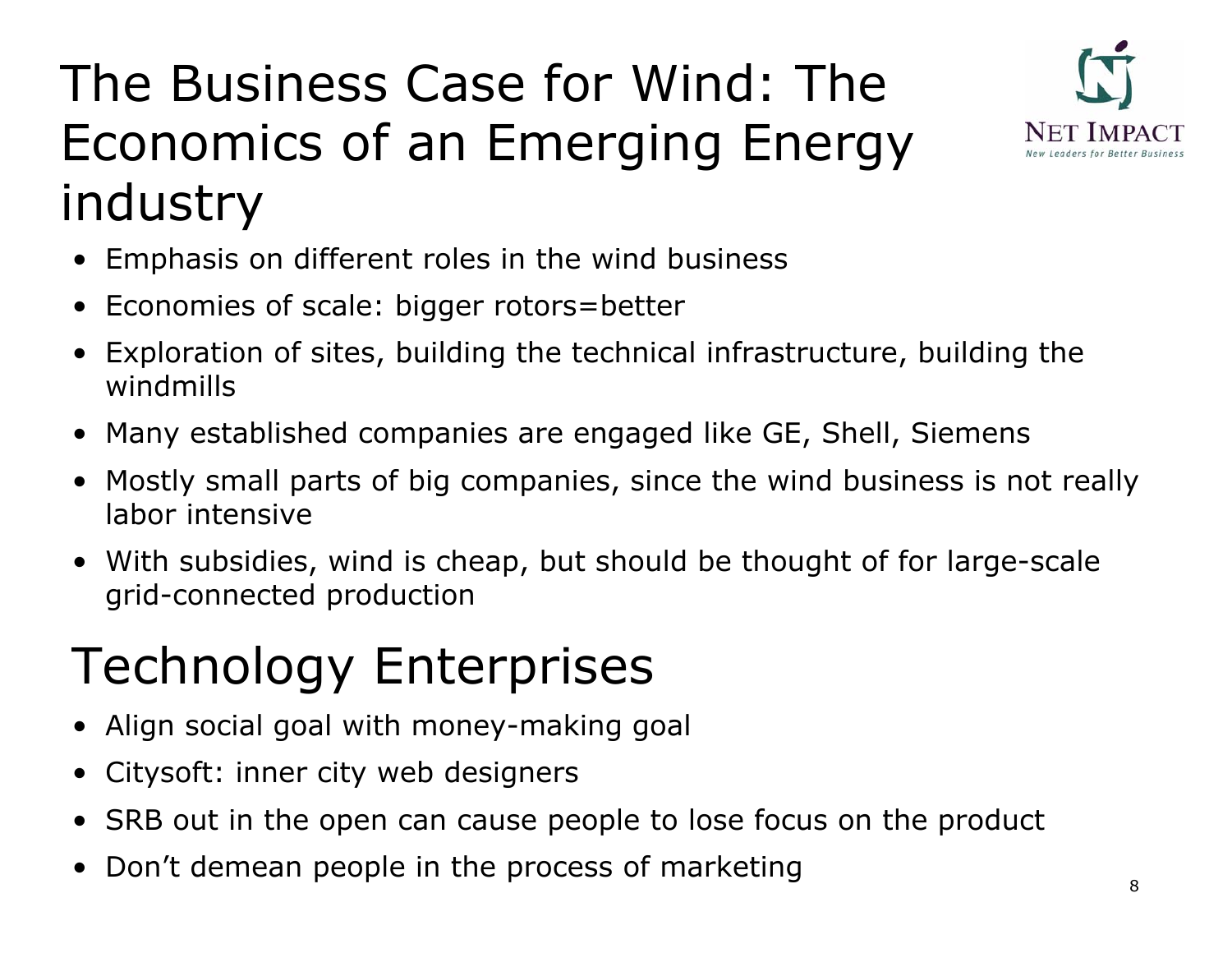### Generation AND



- Don't live a differed life plan
- •Turn your value into values
- Keep working costs low (economic, performance, psycho-social)
- $\bullet$ Don't treasure your trash, and trash your treasure
- Surround yourself with a community you love
- $\bullet$ Psycho-social interactions are important (respect, roles, reputation, expectations)
- Want what you have
- Serve others to serve yourself
- •Will over skill
- • Questions:
	- -Who are you?
	- -What is your bliss?
	- -What do you want?
	- -What are you good at?
	- -Where are you going?
	- -What is your one contribution to the world?
	- -What are the biggest issues in the world?
	- -What needs to be done to improve it?
	- -What can you do to be part of the solution?
	- -How do you want to feel?
- $\bullet$ Faith, Family & Friends, Forgiveness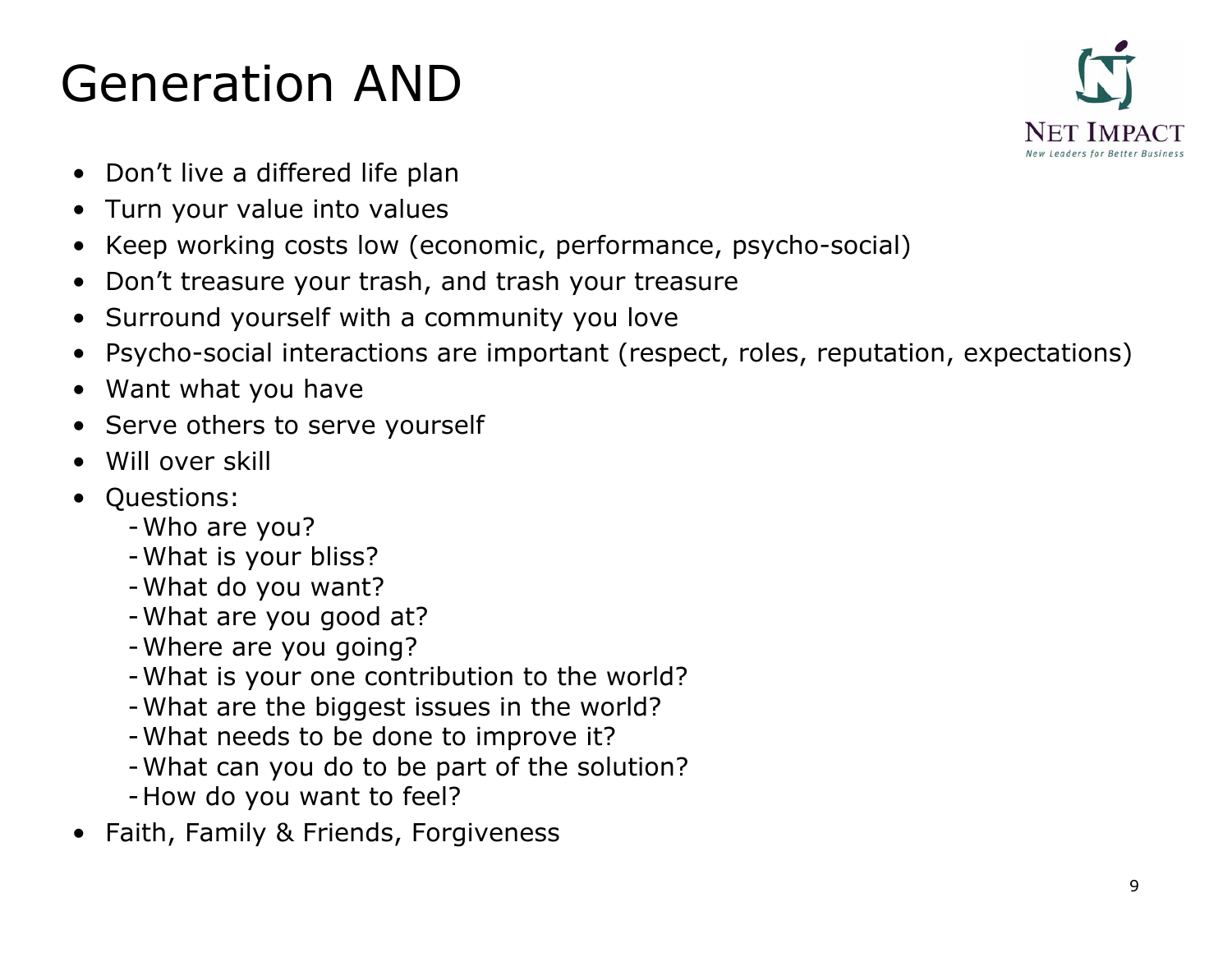### Pharma and Biotech: Shaping the Delivery of Health Care in the US



- $\bullet$ Various views on major trends in healthcare technology and biotech—especially 1) increasing<br>role of the consumer 2) cost-shifting to the consumer 3) access to medications and noncompliance
- BIO—trade association for biotechnology in medicine, agriculture, and industrial &<br>environmental areas
	- Regulati on p ushi ng to prove cost-effective ness of new drugs
	- BioVentures for Global Health—project for medications for developing world. Support of Gates and Rockefeller Foundations
- Merck
	- History of commitment to patient access issues—River blindness, AIDS i History of commitment to patient access issues—River blindness, AIDS in Africa. Always a<br>balancing act between access and profitability
	- Patient assistance programs—provide any drug to low-income patients free for 3 months.<br>Also <u>helpingpatients.org</u>—discounts for uninsured patients
- Gilead—younger company, profitable for last two years. 4th largest market cap in biotech.
	- Company produces HIV-AIDS drugs. Have provided at "no profit" to certain countries.
	- Able to do mor e now that the company is profitable
	- Promotes view that drug companies are not responsi ble for i ntervention and p reve ntion efforts—others are better suited for this (e.g. insurance companies)
- • Pfizer
	- Myths re. direct-to-consumer advertising—1) promotes inappropriate uses of drugs 2)<br>increase cost
	- Education to consumers—whether branded or not—gets people to ask about conditions they may not otherwi se
- $\bullet$ What's not getting funded that shoul d? Anti biotics, vaccines. Nee d i ncenti What's not getting funded that should? Antibiotics, vaccines. Need incentives to produce these<br>and orphan drugs—public policy.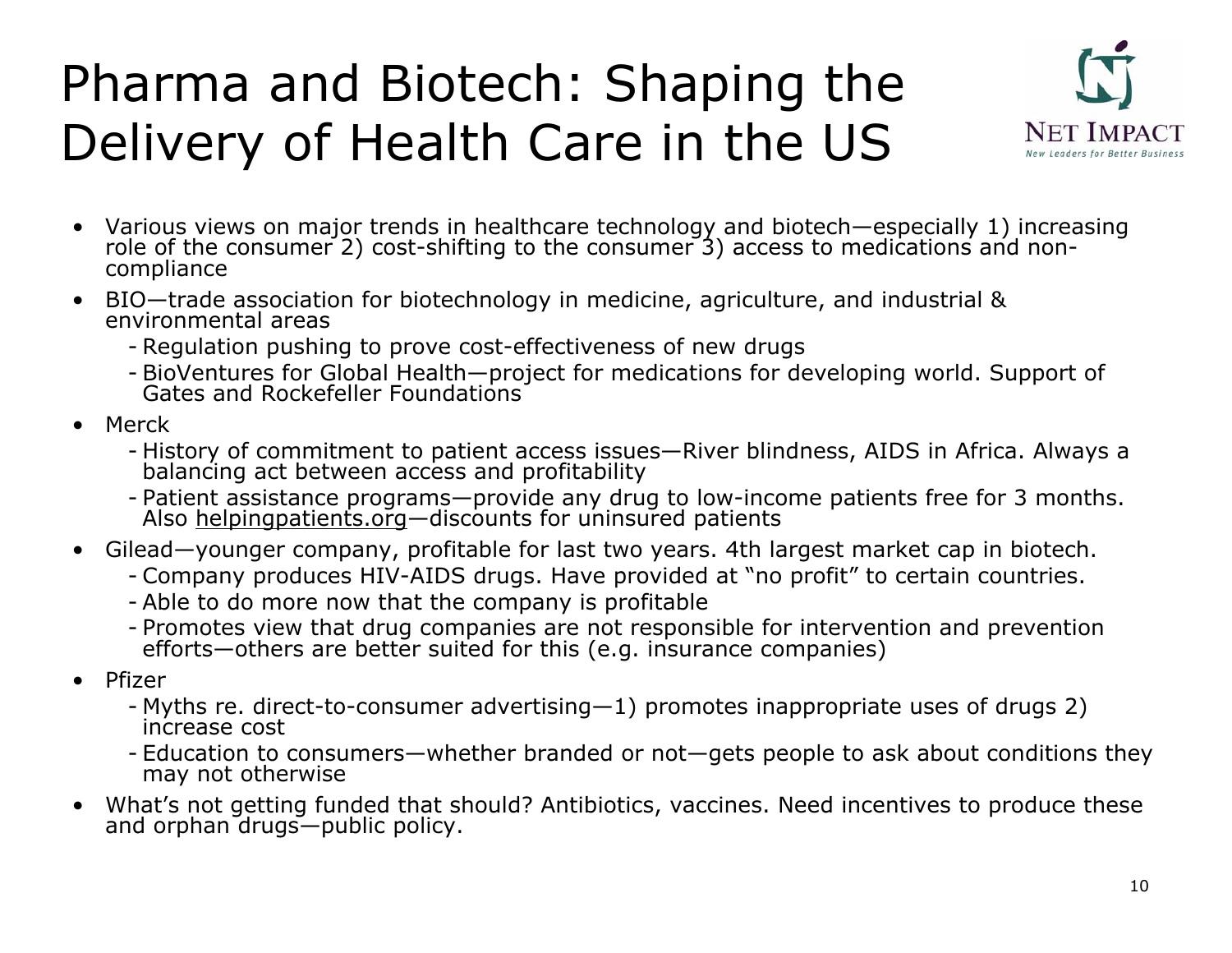### Microfinance: Which Strategies Work?



- Microfinance has attracted global attention as a powerful tool to fight poverty
- When the poor have access to financial services, they can earn more and invest in better nutrition, housing, health and education
- This heavy-weight panel dealt with fundamental microfinance issues, such as geographic concentration, the debate over microfinance and sustainability and the move towards a commercial financial institution model
- Panelists concurred that microfinance is a revolution that brings about syste mic changes. Daley-Harris cited the model sta rted by Mohammed Yunnus of the Grameen Bank, the first microfinance instituti on in the world- "I do the opposite of what big banks do. If banks provide big loans, we provide small loans. If banks serve the wealthy, we serve the poor"
- Panel attendees listened enthusiastically to the call for MBA's involvement in the nonprofit world, whether it is fundr aising, business development, marketing, communication, consulting or other highly sought-after business skills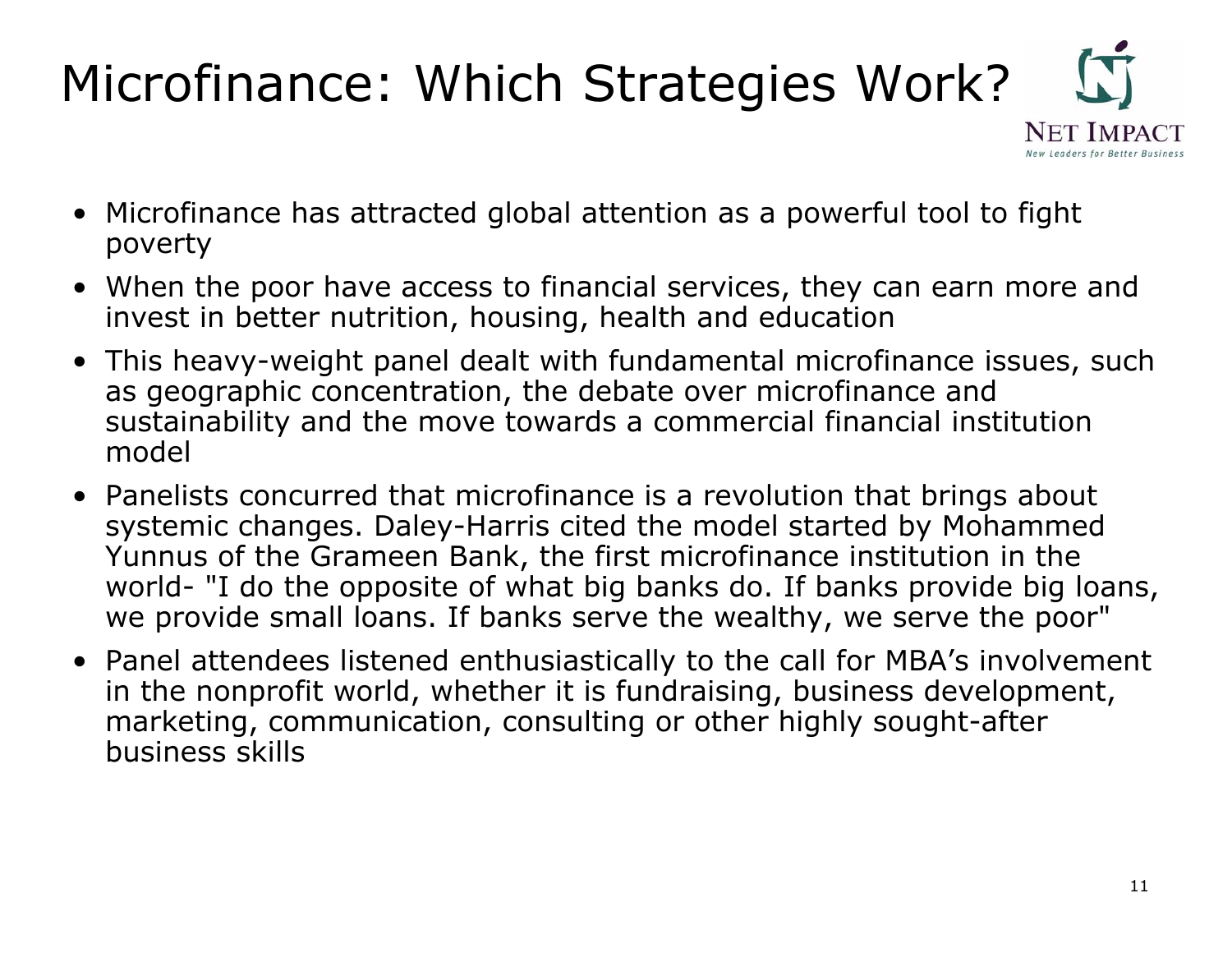#### New Ventures Lab



- Human Citizens Corps
	- Private sector "Peace Corps"
	- Place bachelor degree volunteers in NGO positions
- Delight Global Finance
	- Microfinance firm to create pool of funds for individuals with no credit history
	- -In Canada
- Solimar Marketing
	- Travel agent company focused on ecotourism
	- -www.solimarmarketing.com
- The Charitable Alliance
	- Referral agency acting as filter between needs of r eal estate clients and agents
	- Target audience philanthropists, focus on arts, education and housing
- Vilcamba
	- Retail company for stylish environmentally friendly clothing and other products
	- Goal to becom e the "greenest retailer in the world"
- $\bullet$  Agora
	- Financing small business
	- Emerging market entrepreneurs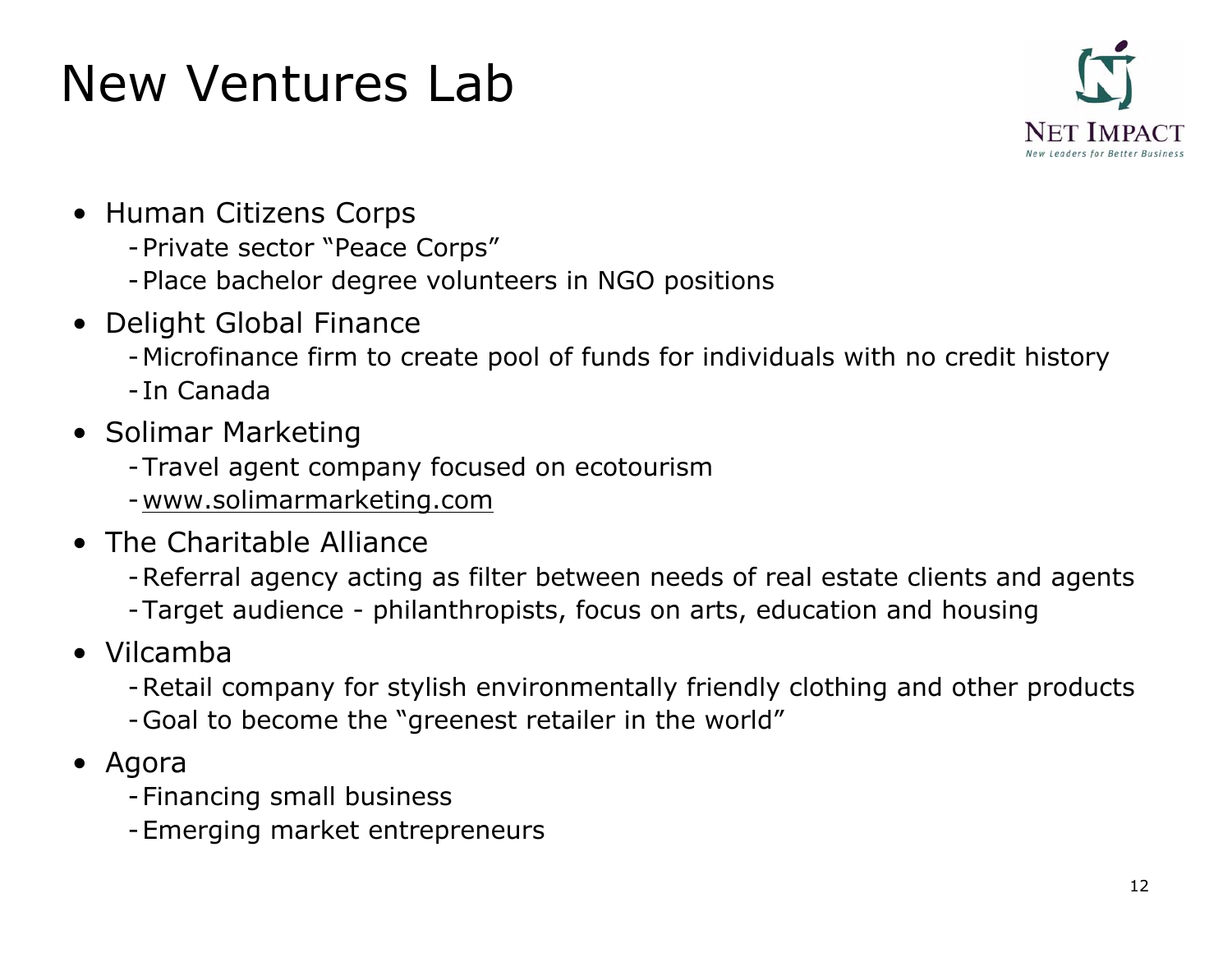### Can Confidence in Corporate America be Restored?



- •Make Alliances
- Some believe corporate governance is used to maximize profitability; Corporate<br>governance is a form of risk management
- $\bullet$ There is not a great divide between corporate governance and social responsibility
- •Investor Concerns
	- Executive Compensation is outrageous, need fixed CEO pay system
	- Accountability of Board Members
	- Shareholder proposals not binding and often ignored
	- 40% of com panies have made substantial response to shareholder concerns
	- Great respect for shareholders, more respect for owners
- $\bullet$ Promote the value of ownership and set the tone at the top
- $\bullet$ Proposed tax system for investing, since buying and selling is so rampant
	- Encourage long-term benefits
	- Allowed to buy/sell whenever, but no voting rights until the stock has been held<br>for a certain period of time
	- Preferential voting rights for long-term holders
	- Tax the sale of stock on a sliding scale based on holding periods
- Test of Three (to see if what you are doing is wrong)
	- Are you ashamed of the action?
	- Are you embarrassed to tell your significant other?
	- Do you not want to see it on the front page of your local newspaper?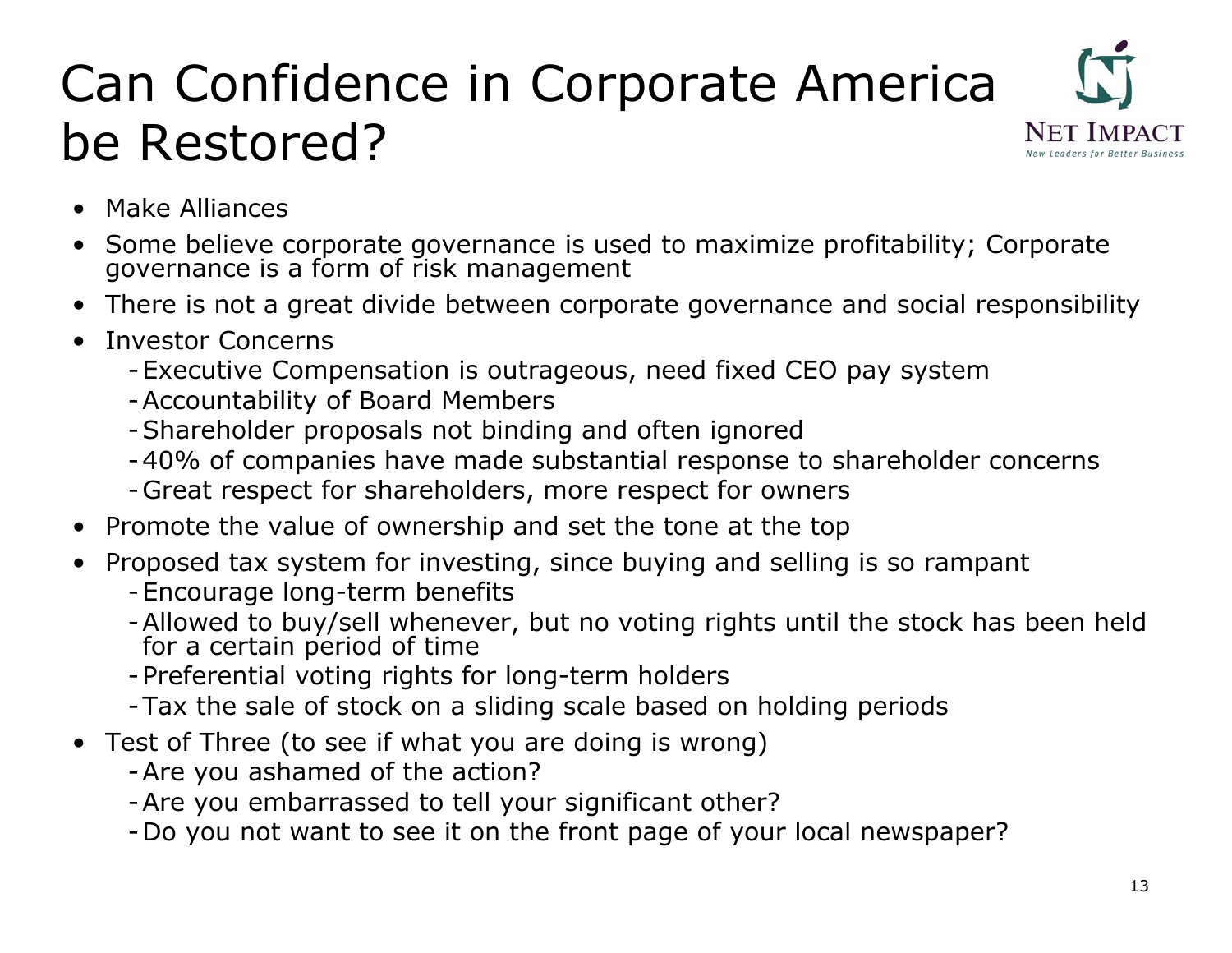### Business and National Security



- $\bullet$ N e ed for recognition of link betwe en business and government in national security
- Need new tools to deal with new threats, those used during the Cold War no longer work
- •Mary Boies put forth two models of for business in national security
	- "New Jersey Business Force" created a database of resources New Jersey businesses are willing to make available should a major medical
		- b Emergencies occur: trucks, cafeterias, workers, housing etc...
		- **BET THE Proint of Dispensing" sites will be assigned to these businesses**
		- this private network will also send out announcements clarifying events occurring
	- Financial tracking: works wit h financial institutions (broadly defined) and th e U.S. Treasury to encourage the completion of "Suspicious Activity Reports" by businesses and then follow up by the Treasury.
- The current "dogma" taught in business schools is based in the 70's and 80's and is<br>based on a competitive, secure world. However, now we are now in an insecure world. 1) 9/11 changed all busine s s
	- 2) Private sector can't ignore the national security
	- 3) The rel ations hip between business and government has changed
	- 4) T echnology will continu e to be v ehicle of change
	- 5) The very nat ure of the company has chang e d
- •Keys to succe ss in hig h risk environments:
	- -Work with local priva te sector
	- -Find and utilize local contacts to gath er intelligence
	- -Work with terrorist groups build relationships with those making the
	- -biggest impact comes l ocally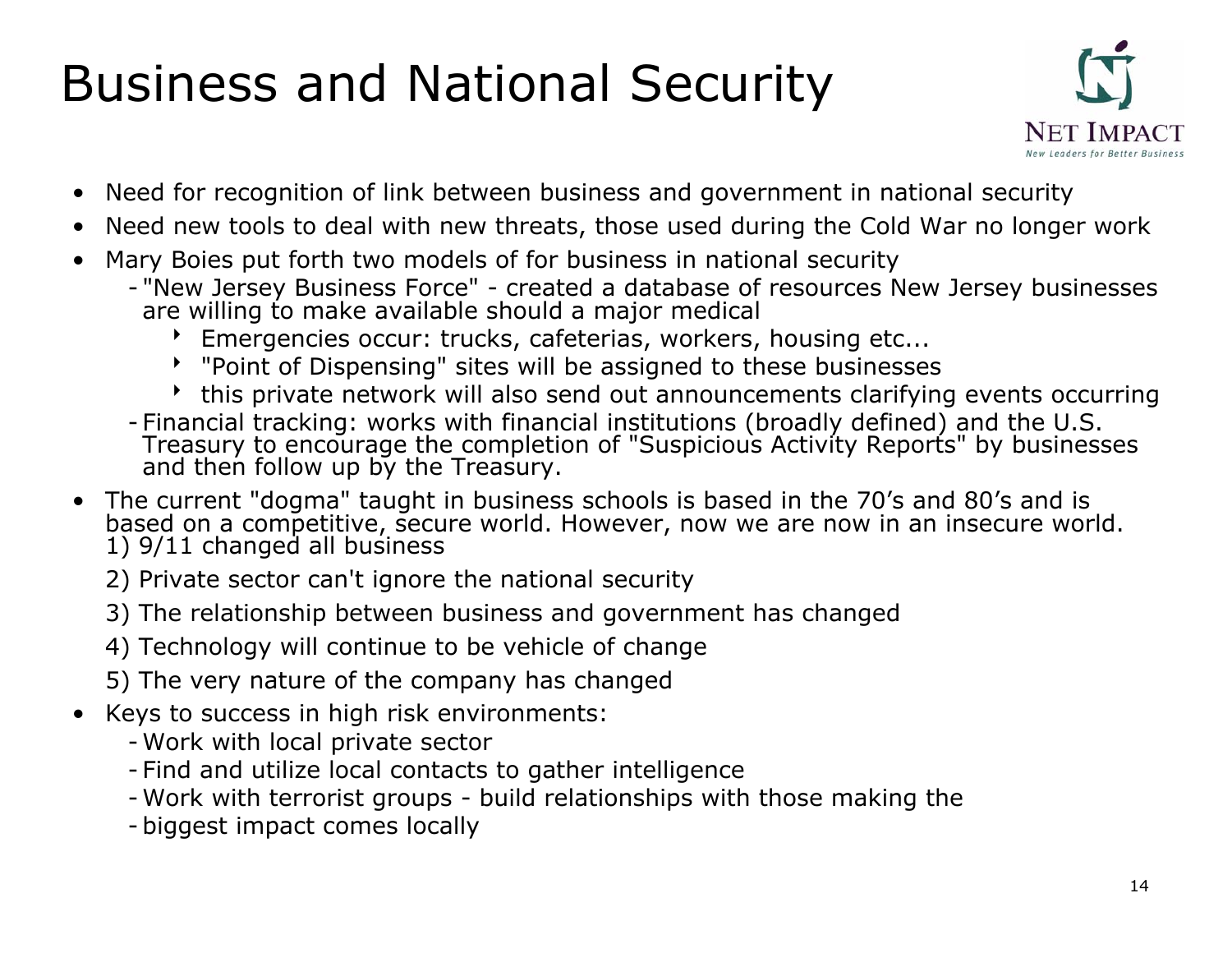### Business and the Environment, Strategic Positioning for Competitive Advantage



- Major obstacles for sustainable business: short term perspective and the possibility for businesses to externalize costs by harming the environment
- For United Technologies: sustainability = productivity

### Can All Buildings Be Green?

- •Lighting is 4 0 % of commercial e nergy load
- Match light level to the task and people
- •Greenroofs, farm2table, earthpledge.org
- •Closed airless decomposition of food waste- 65% methane
- •LEAD certification: green building rating system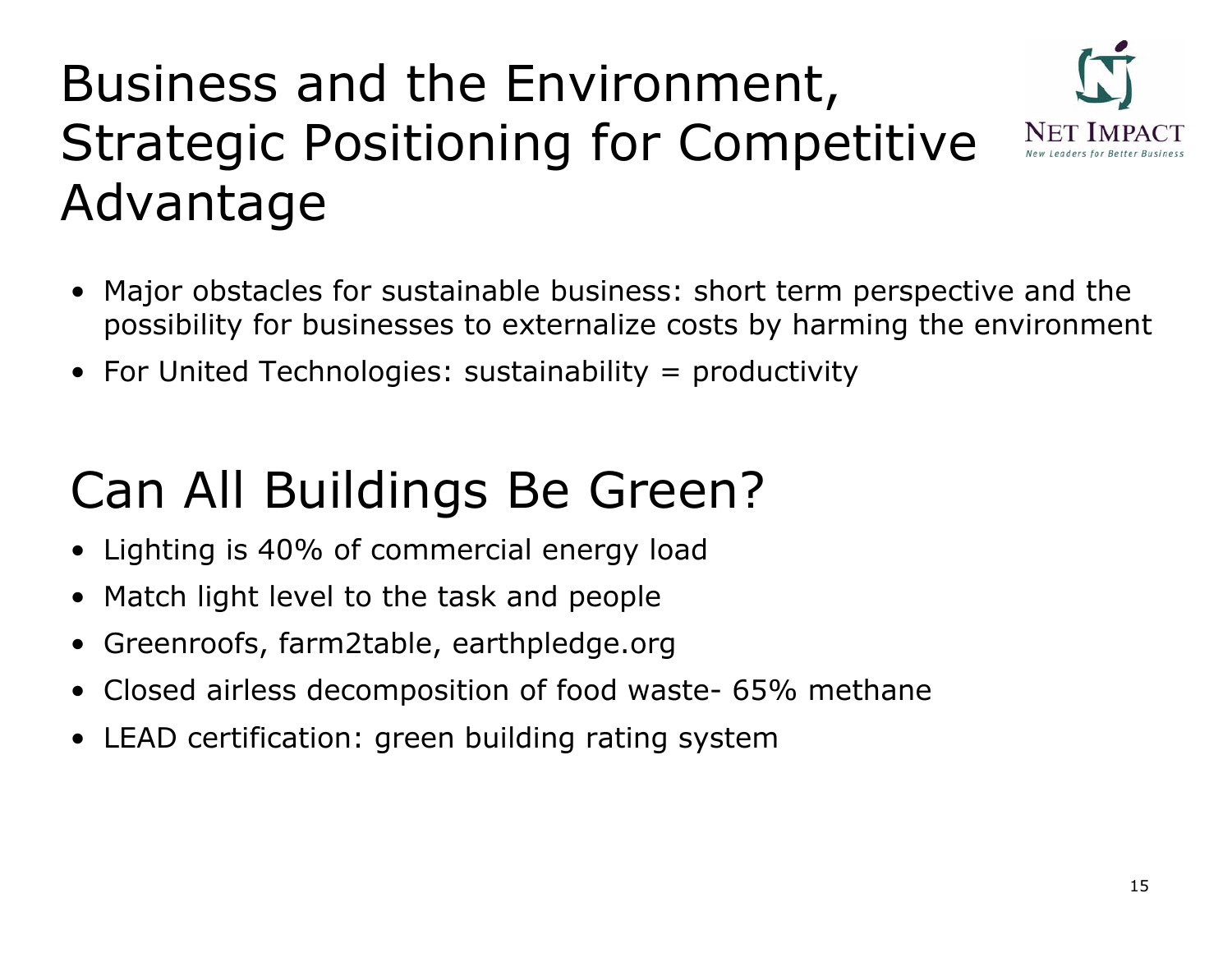### Ethics, Values, and Social Responsibility: Challenges Women Leaders Face



- Leadership is how to be, not how to do
- •Change, innovation, diversity
- Checklist for viability (www.leadertoleader.o rg)
- $\bullet$ The indispensable partnerships
- $\bullet$ Leading from the front, not pushing from the rear
- •Leading beyond the walls
- •Leaders who are women. Not woman leaders.
- Focus on task, not gender
- •Go beyond categories
- •Leaders as healers and unifiers
- Manage the mission
- The w hispers of our lives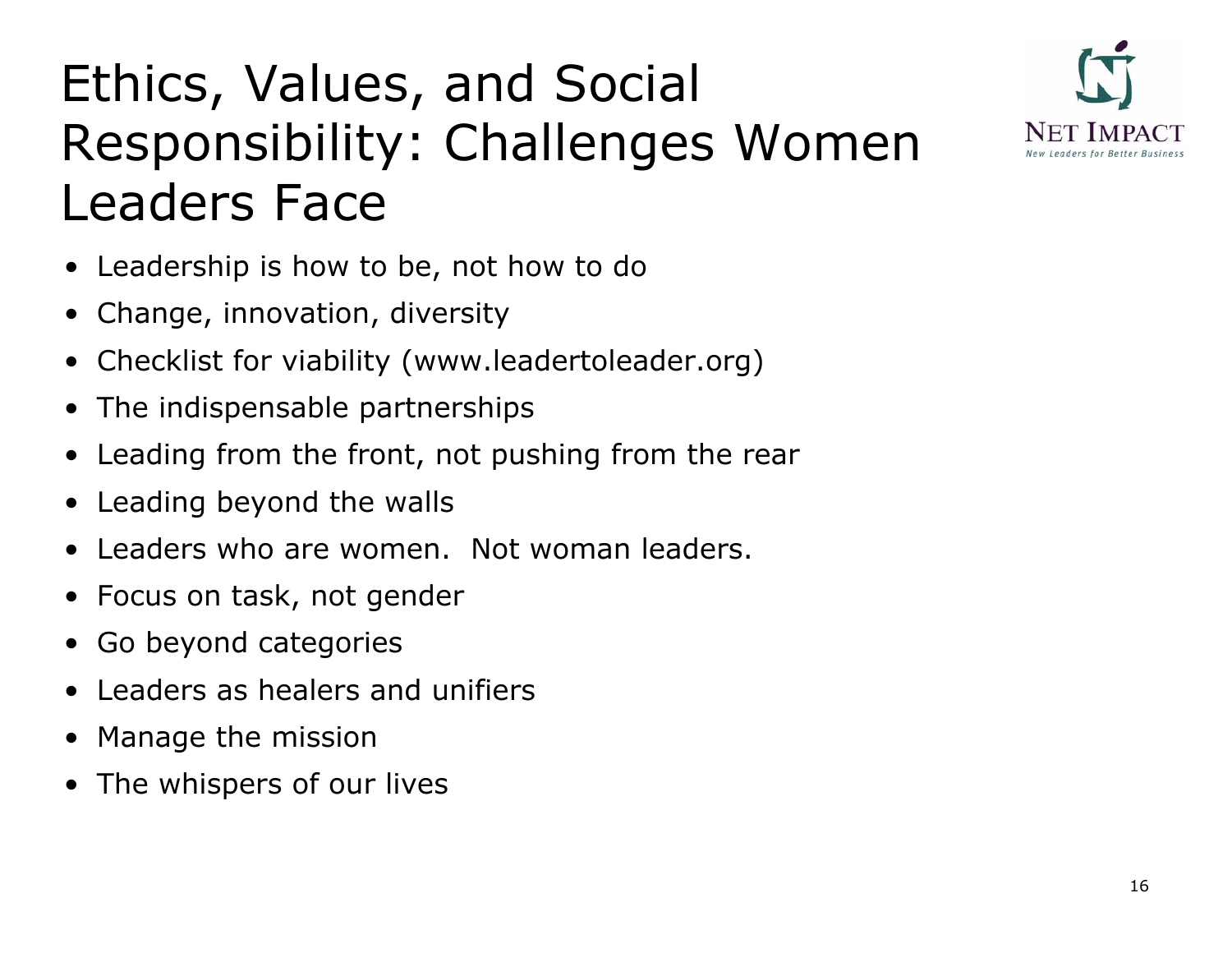## Urban/Minority Investment



- Use cultural aspects to drive tourism/business to support local businesses
- Fund gap between what traditional lender provides and actual need of<br>business
- Not in the business of making money/interest, so take risk that money<br>loaned may not be repaid
- Choose investments with lasting economic impact, such as schools and restaurants
- Sensitive to eligibility and documentation issues of immigrants, people with bad credit or no credit history, etc.
- Neighborhood Trust FCU average loan is approximately \$ 2 500 unsecured, high risk
- Help unbanked and underbanked individuals receive basic ban king services
- Helps business owners understand the steps to take to receive fundi and the roles of organizations such as Empowerment Zone
- Building physical urban environment as well as economic environment
- Finance franchises for minority community
- •Invest in businesses that are viable and have a track record of success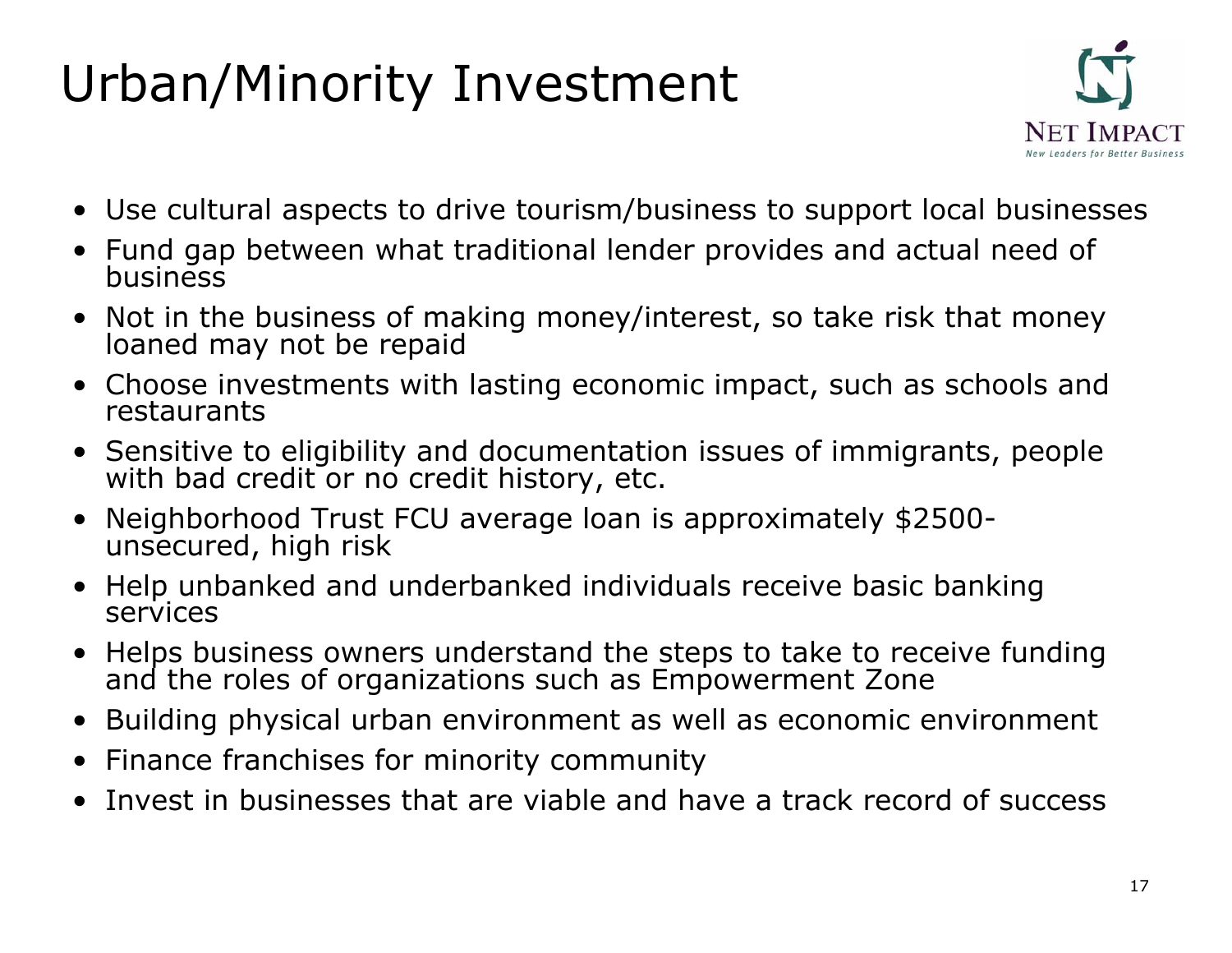#### How to Sell Yourself in Today's Environment



- Use problem solving skills to come up with solutions for potential employer (position the session, analyze the problem, generate alternatives, evaluate selecte d ideas, state solution)
- Key interview tactics: Establish credibility, empathy, sensitivity, trust
- Take notes to improve listening skills
- Sell yourself on your features and their specific benefits to potential employer
- Implement conflict resolution skills in addressing objections
	- A c k n owledge the obj ection
	- -Ask the customer to elaborate
	- Transform the objection i nto a need
	- -Address the need
	- -Invite others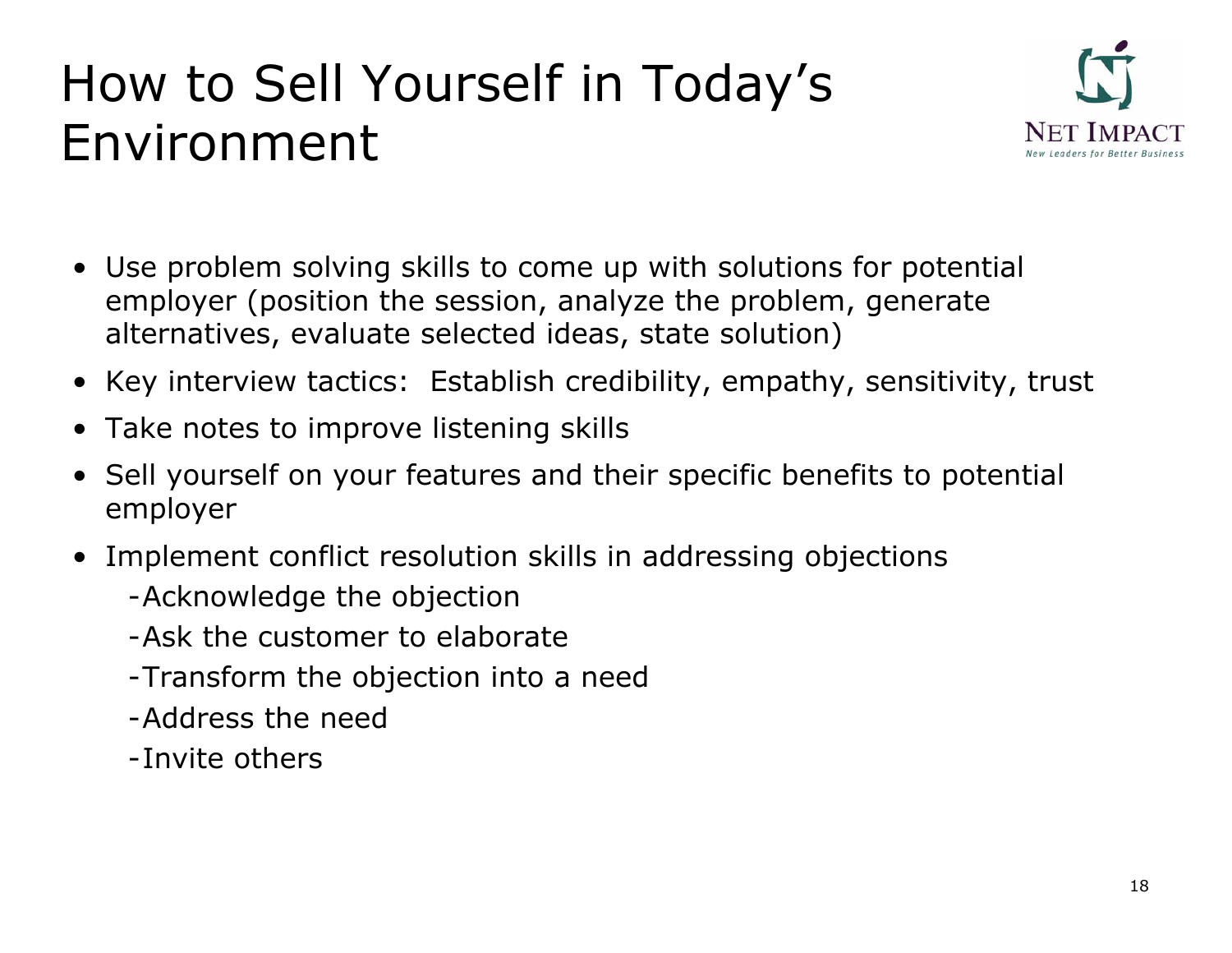## Organic Food: Niche or mainstream?



- Interesting and dangerous experiment: the engagement of Danone at Stonyfield Farm. So far it seems that Danone is not only intereste d in the brand but also in management and operations
- Over all panelists agreed that organic food has left the niche but hasn't quite entered mainstrea m.
- WholeFoods Market just expanded into UK

### The Career Intensive

- •Emph asis on the importance of the career decision
- •Average employee spends 80% of lifetime working
- •Jobs are changing employees personalities
- Working through "inventory of career qualities" by the following steps: write your own obituary, list interests, describe a job you envy somebody for, list your values, list the people you think are most successful, list your talents, discover your natural talents by describing here situations (Acc o mplishment, Problems solved, Praise given), list wor k environment preferences, describe dread job.
- Out of this material, everybody can generate at least an idea of an ideal job.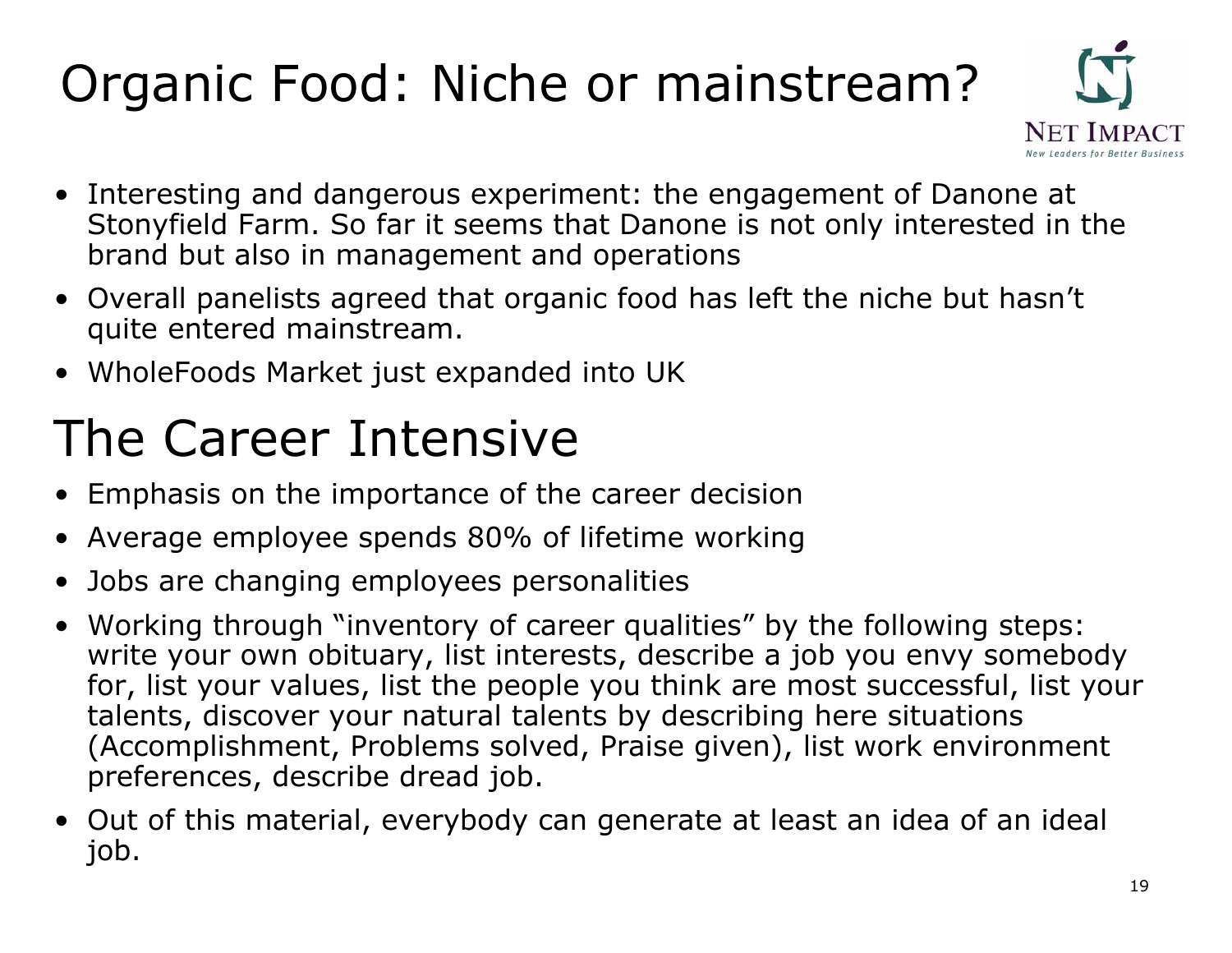### Media as a Social Watchdog



- Government moving to the right, business moving to the left - Partner rights, environment, transparency, partnership m odels
- 5 Reasons why the media is not reporting on CSR
	- Cynicism
	- Good news is boring
	- Complicated and incremental
	- -Hard to tell stories
	- -CEOs don't think about CSR
- What you can do? Send e-mails to editors praising any CSR writing
- Nike and Media:
	- -Accurate communication
	- More processes than results focused
	- Labor v. envir onment: Media usually focused on labor issues
	- Driving Brand image
	- Positive initiatives are ignored by media
	- Fair labor association partnership
	- CSR is very broad
- Cynical public accepts spin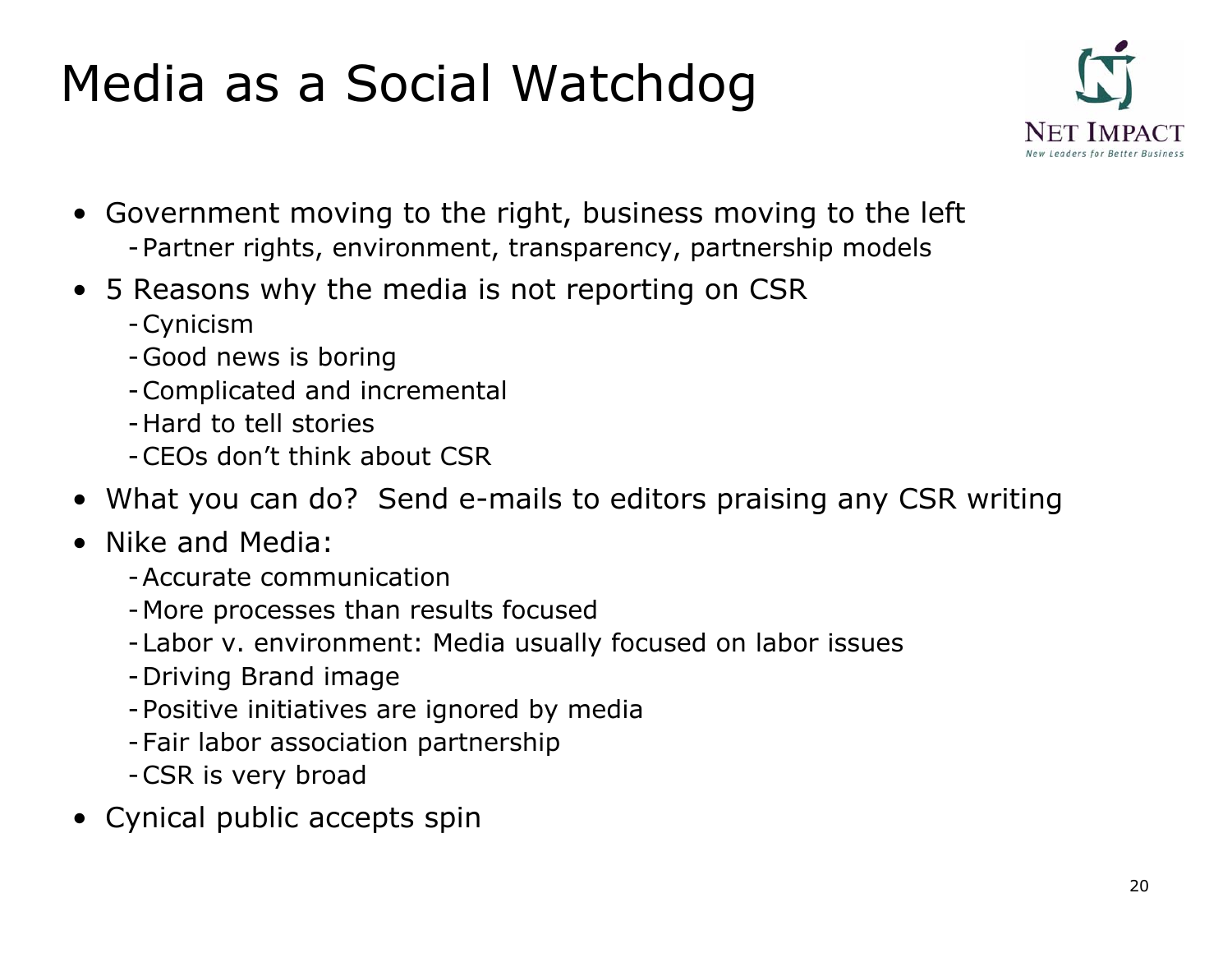### Socially Responsible Investing: The Double Bottom Line



- SRI investments are around \$2.2 Trillion, comprised of
	- 1) Positive or negative screening
	- 2) Shareholder advocacy
	- 3) Community investing in traditionally underserved markets.
	- Vast m st majority is separate accounts (pensions, e.g.). Even faster growth in Europe<br>and Asia and Asia
- $\bullet$ "Best companies" vs. Shareholder activism models – in latter, build ownership in lar ge companies and then try to influence their behavior for the better. If McDonald's improves its practices, it can have a huge impact
	- Can be justified on business basis—long-term investors concerned with<br>sustainability issues
- Evidence on performance has not indicated that SRI funds have lower returns over long run. About the same as other funds. See www.sristudies.org for more info
- Educating analysts on how to evaluate sustainability is key to driving this into mainstream. UN Asset Mgmt working group report at www.unpfi.net – see "materiality of sustainability issues to investors"
- $\bullet$ Requirements for institutionalization—
	- 1) Disclosure
	- 2) Analysis of existing data
	- 3) Consequences in the marketplace.
- Next quantum leap will be involvement of public pension funds. Good indications<br>from CalPERS, State of CT
- $\bullet$ Information comes from public info (verified), data reported to gov't, NGOs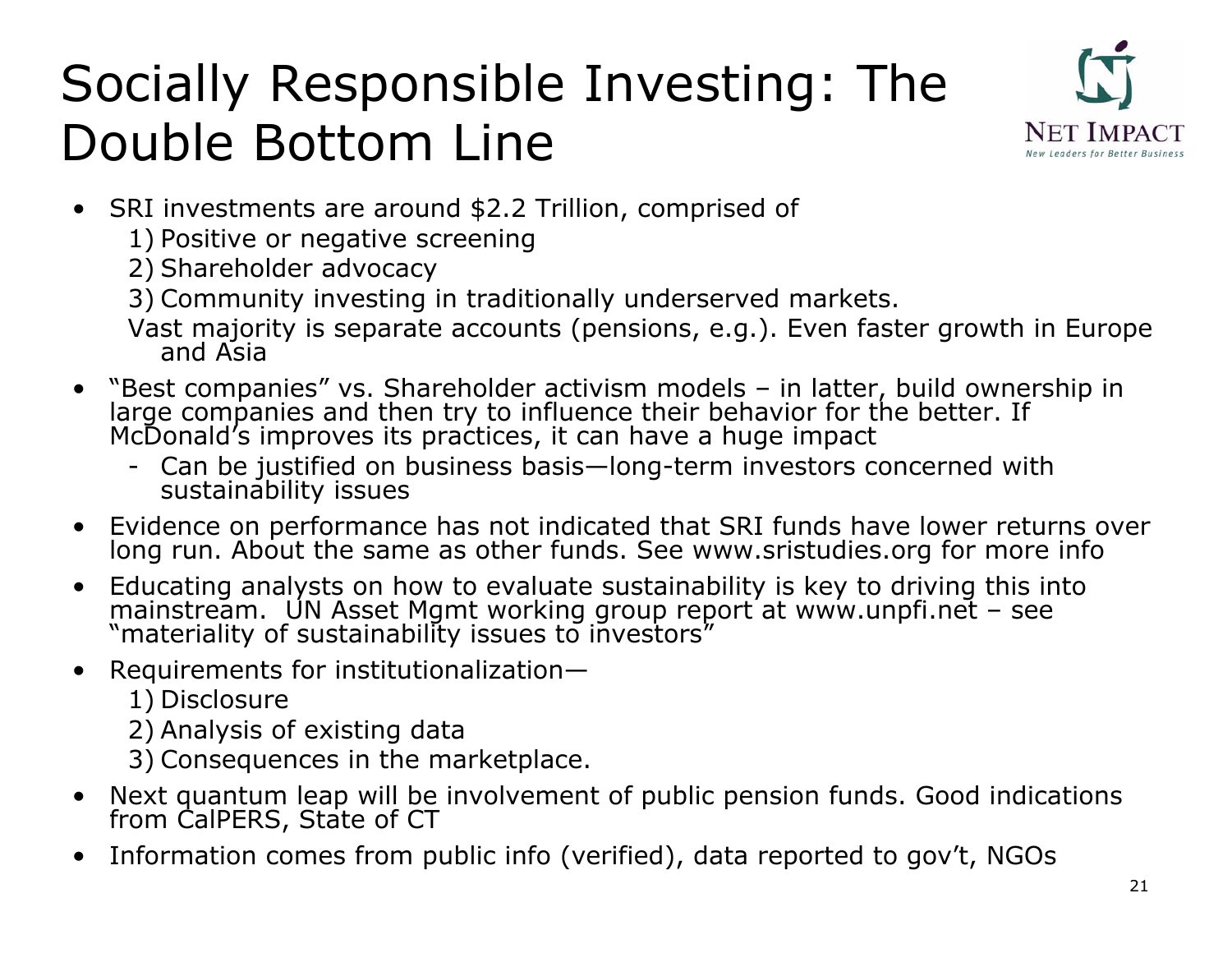### Water Scarcity & Infrastructure Investment: Public/Private Partnerships



- Water availability is interconnected with poverty, peace and security, food security, etc.
- Water is both an econo mic resource and fundamental human right
- Many growth industries in emerging markets are water depen dent (e.g. agriculture, copper)
- Water infrastructure development must be appropriate to individual contexts
- New metrics are being tested to assess water management and risk looking at resource deple tion, supply accessibility, compliance, supply economics, efficiency, social competitiveness
- Extensive market development needs especially around water quality in India many markets prioritize water supply, but not quality
- Education around water quality and technology is needed but must be culturally relevant (e.g. H ollywood-style educational films)
- How does financial sustainability fit in the poorest of the poor communities? Risk and<br>profitability must be measured in terms of social impact
- There is no financially sustainable model without assistance for t h e poorest of the poor
- Coca-Cola's sophisticated market research and distribution strategies to remote areas in developing countries is very transferable to non-profit interventions
- Non-profits must be careful to avoid the homogenization of the poor classifying this diverse population into one group th a t is purely driven by basic needs
- Non-profits must also adapt a customer driven approach to development charitable ben evolence is wasted without an unde rstanding of specific mark e t/customer n eeds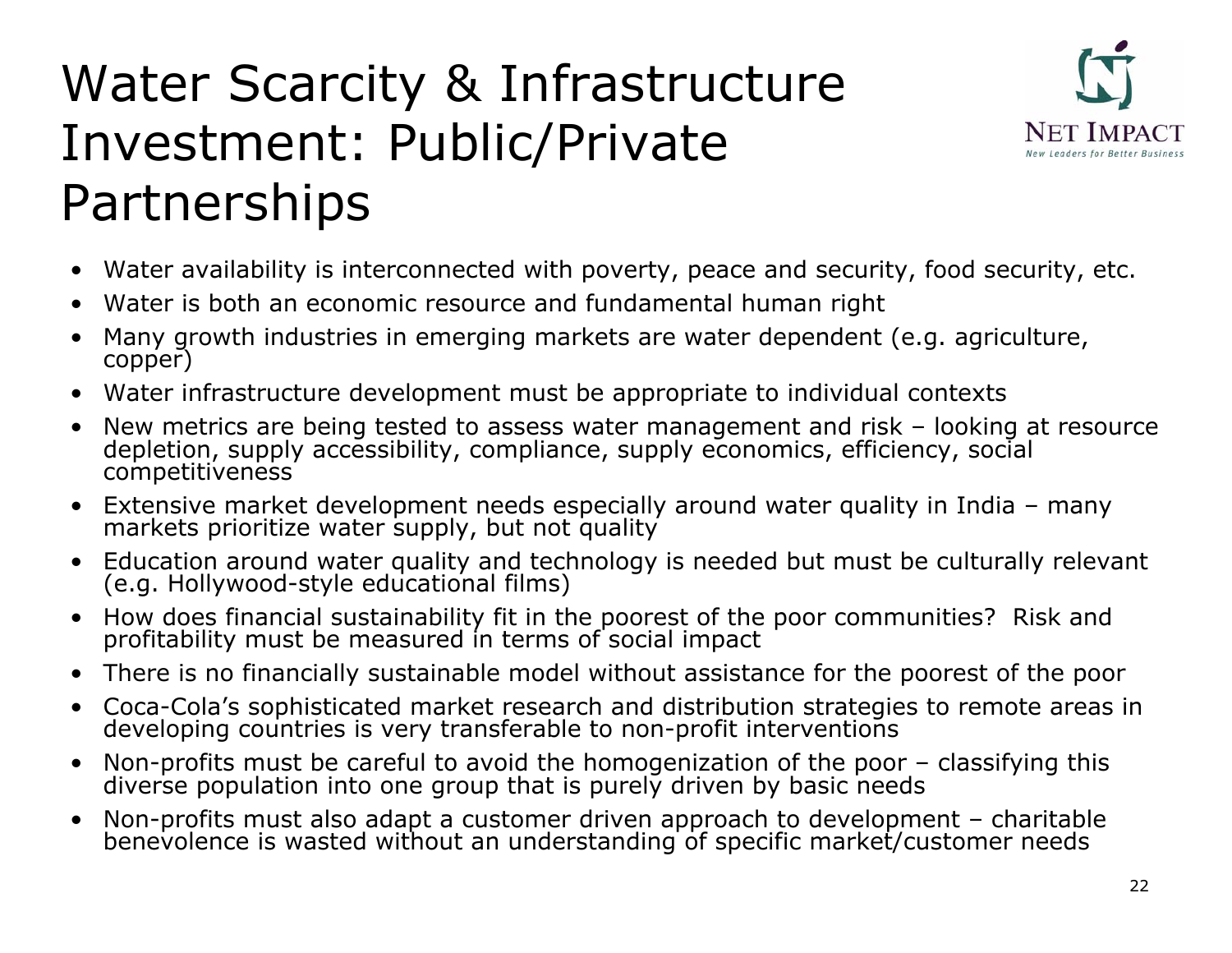### The Double-Edged Sword of Non-Profit Financial Accountability



- Leadership development a real issue in the sector.
- Further, nonprofit execs and development directors respond to 4 0 0 different standards/formats for reporting/tracking/accounting for results<br>from 400 different supporters – need comparable standards as well as<br>metrics to make job of reporting feasible.
- Non-profit organizations receive funds f rom the gover nment and don ors and therefore are accountable to them
- Instead of government grants (funding cycles dry up or are tie d to political cycles), go for capacity-building grants to build sustainable orgs (talent, systems)...
- "Accountability is a promise to perform" Hence we need a move to<br>performance-based funding...Donors purchase results/invest in capacity.
- Nonprofit sector has done a bad job at measu Nonprofit sector has done a bad job at measuring itself – look at business<br>for samples (EBITA, customer satisfaction, governance) – we need to look at Results not Activities (mean s).
- To report, create a theory of change starting with ultimate goal and<br>building in intermediary results.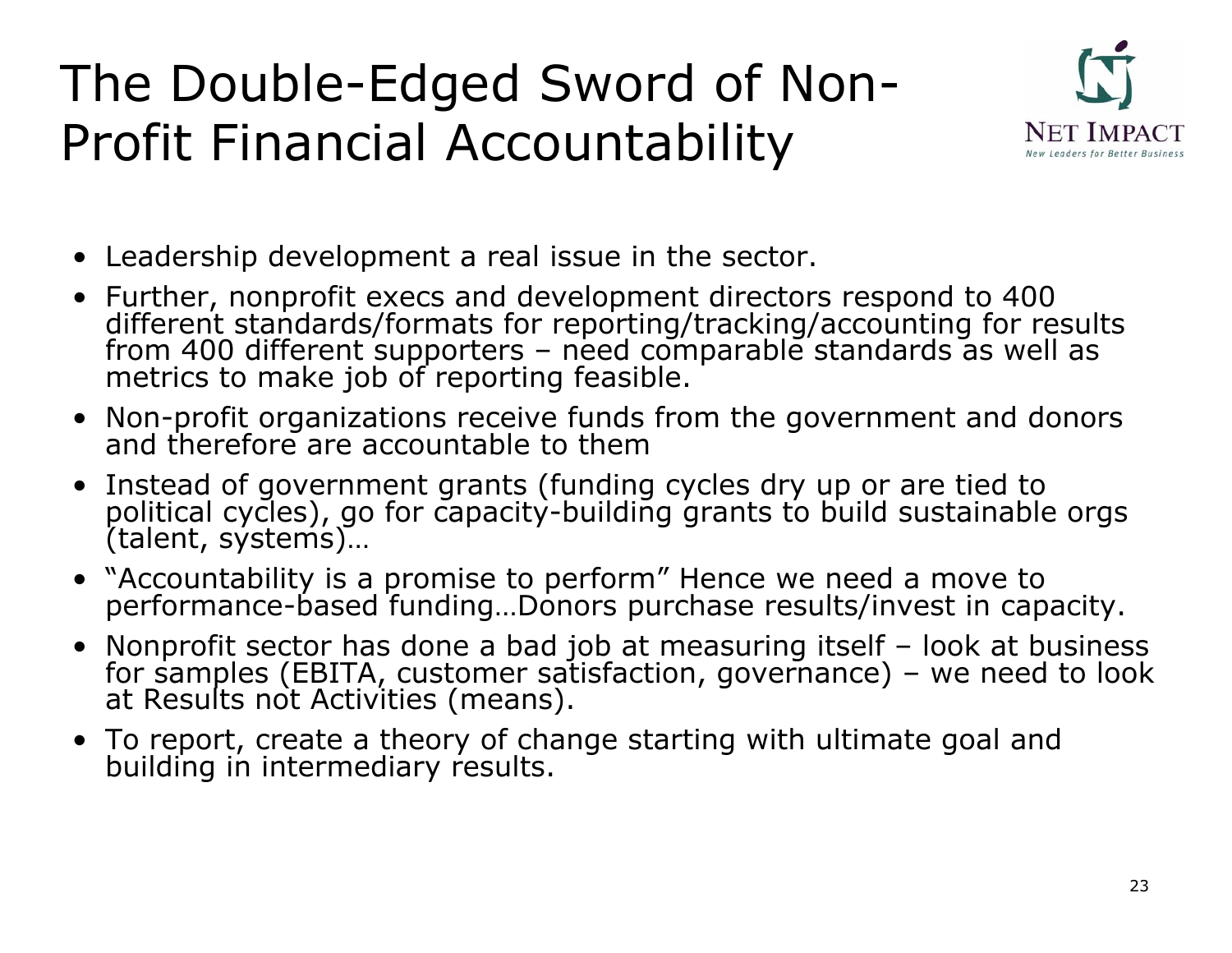## Offshoring: Opportunities & **Challenges**



- •Few barriers to complexity. Savings must be found to maintain competitiveness.
- All cost structures are based on these emerging buying and production markets.
- Benefits go beyond cost savings: speed/timelines can utilize a "follow the sun approach" due to time differences.
- Labor rate differential is so large; gap is expected to remain substantial for the foreseeable future.
- Wage rate growth in China and India, will be limited by the large number of underemployed.
- Professor Greenwald painted an overall positive picture of the impact of outsourcing for the economy. He described that development raises the standard of living for workers overseas, and that jobs lost to outsourcing in the US

#### Revenue-Generating Ventures for Nonprofits

- $\bullet$ The produ ct must be linked to the organization's mission
- $\bullet$ The produ ct must be excellent!
- Difficult to balance the mission with the dollar generation
- Success stories: ice-cream store, street cleaning, catering, café, moving, landscaping, Christmas tree, bookstore, thrift shop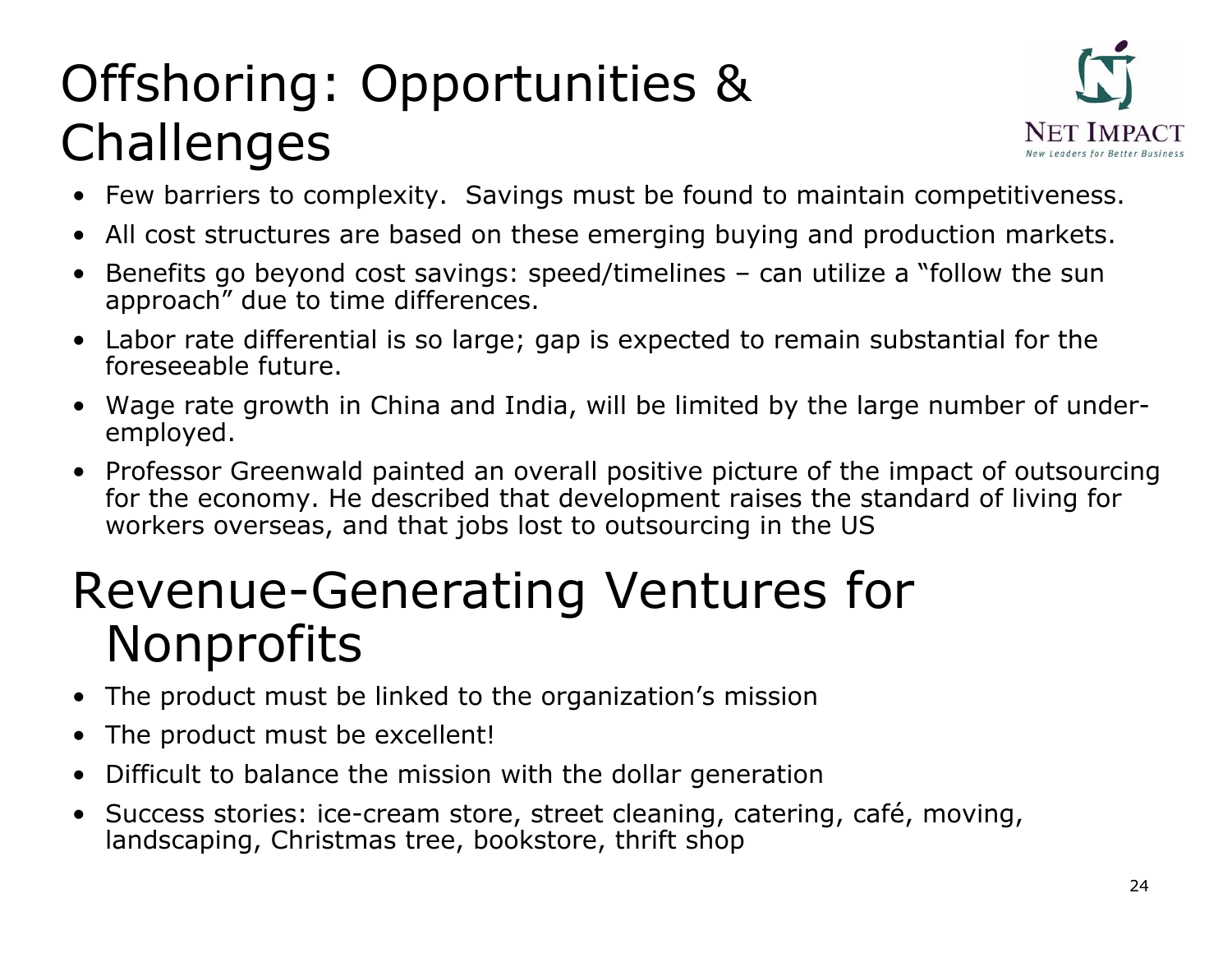### York University - Growing globally: the vision for expanding the Net Impact network



- Many suggestions for internationalization:
	- -Net Impact should found an umbrella organization for international chapters (Net impact international).
	- -more international issues, speaker and students needed for conference
	- -more international content on website
	- -integrate professional and student chapters
	- -integrate other academic disciplines without loosing business focus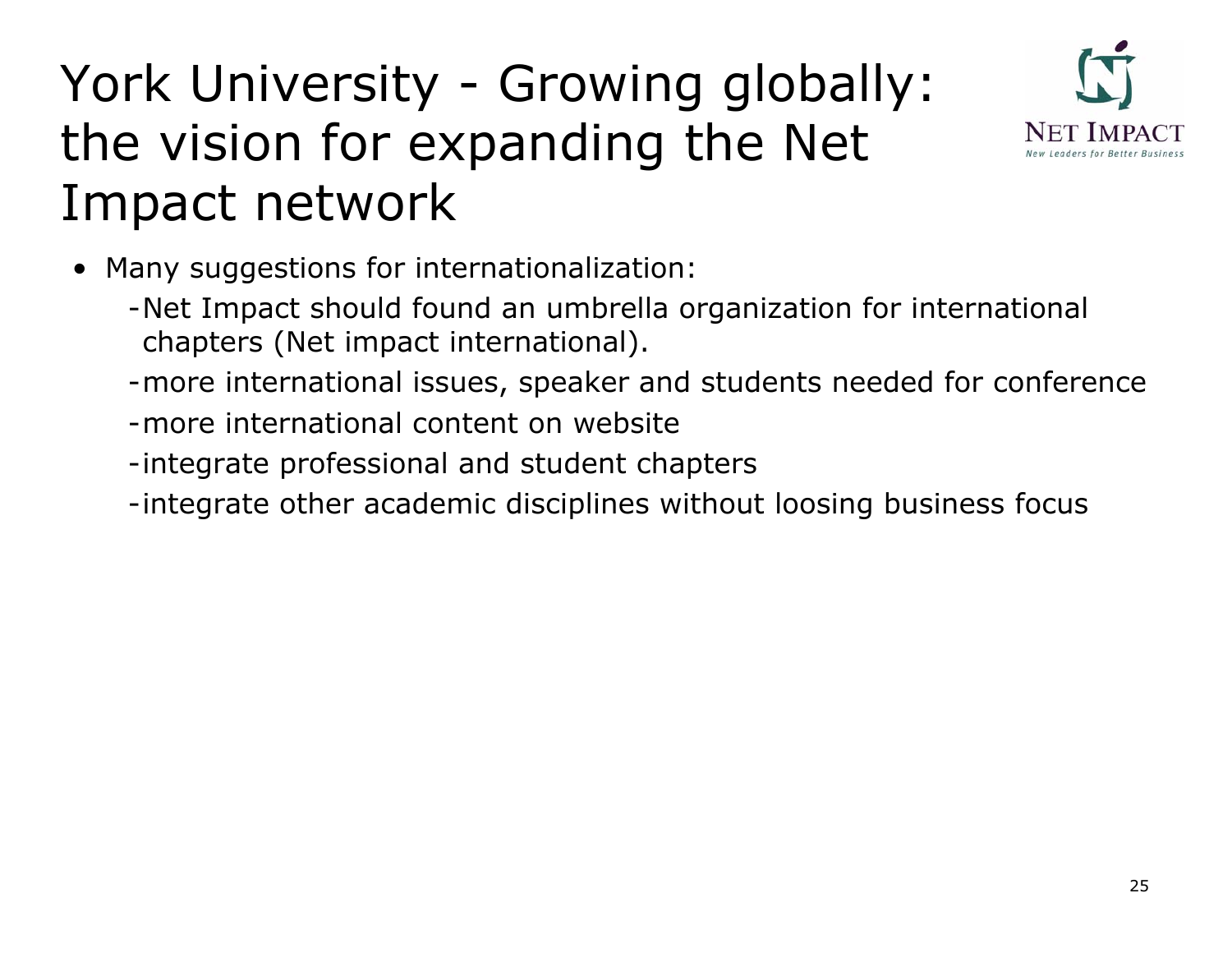### UC Berkeley - Questioning the Status Quo: Prioritizing Career Development NET IMPACT through Net Impact

- $\bullet$ Mobilizing students is essential
- Careers should be highlighted in Net Impact Chapters
- Have a career fair and "Firm Night"; charge firms to attend and position it to them as an honored guest to be invited
- Increase networking opportunities with companies
- Approach companies because they share your values and were chosen because of shared values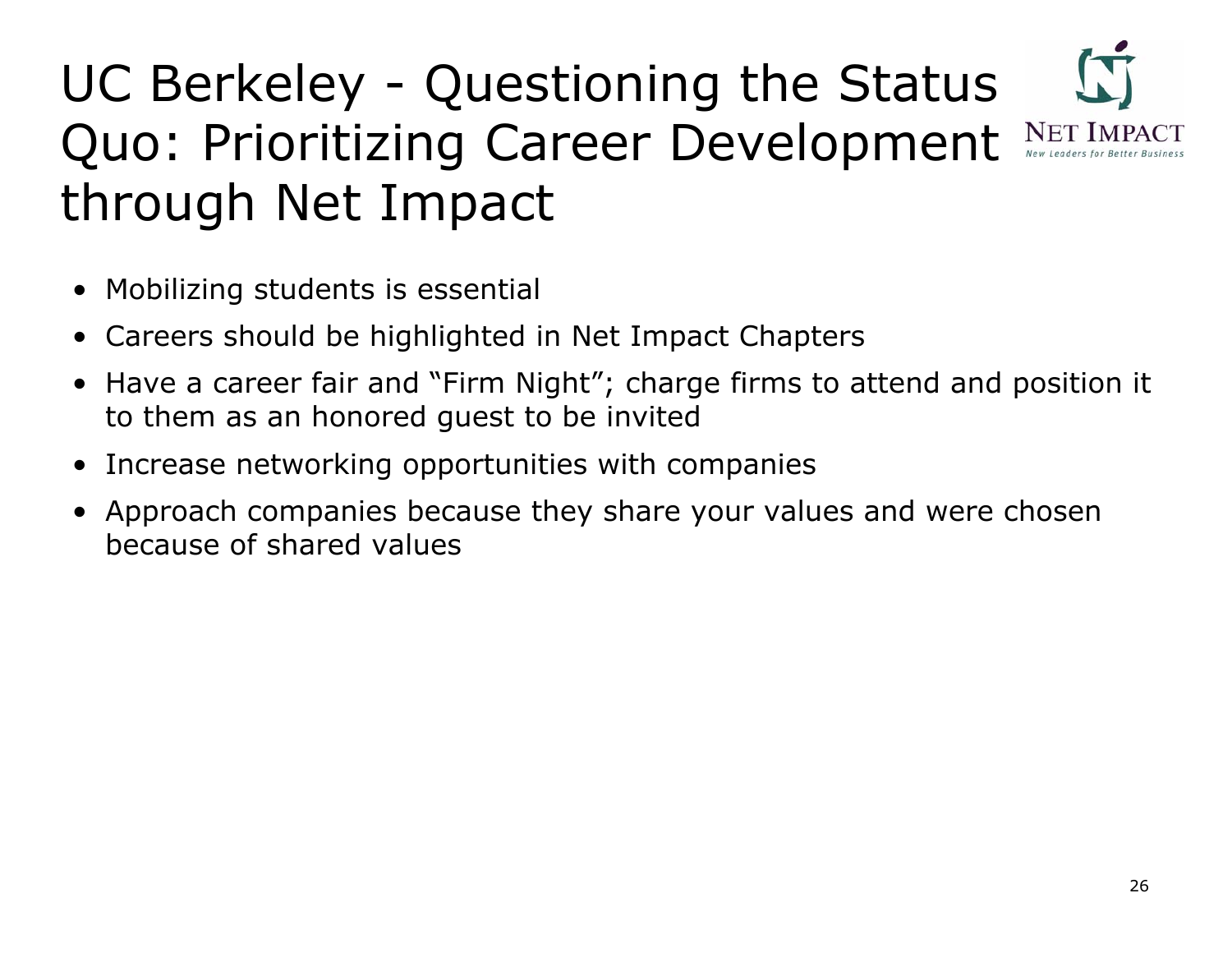#### Lower Manhattan Development: Inside the Development Process of Battery Park and WTC



- 1950s: as population grew in the lower Manhattan area, landfill problem had to be solved quickly; the building of WTC and filling the centers with financial companies; WTC depressed the economy of the whole district for decades until the 90s.
- 1980s: Mayor Frucher wanted to create the best public space; first was to create space for families; second to build high schools; on the landfill, a new neighborhood, Batterey, was built; instead of leaving the park to the government, Frucher decided to charge tariffs on the nearby apartments for park maintenance; WTC cut off the connection among four important nei ghborhoods in l o w er Manhattan
- Now: to build east-west streets to connect downtown; find out what to do with West Way Street highway, which has become a barrier for Battery and lower Manhattan; also, using the money from the 911 Fund to build:

- \$2 billion tra nsit hub

-memorial site

-\$6 billion skytrain from JFK and Long Island to lower Manhattan

-Freedom Tower

- find out what to do with the \$1 billi on l eft from the fund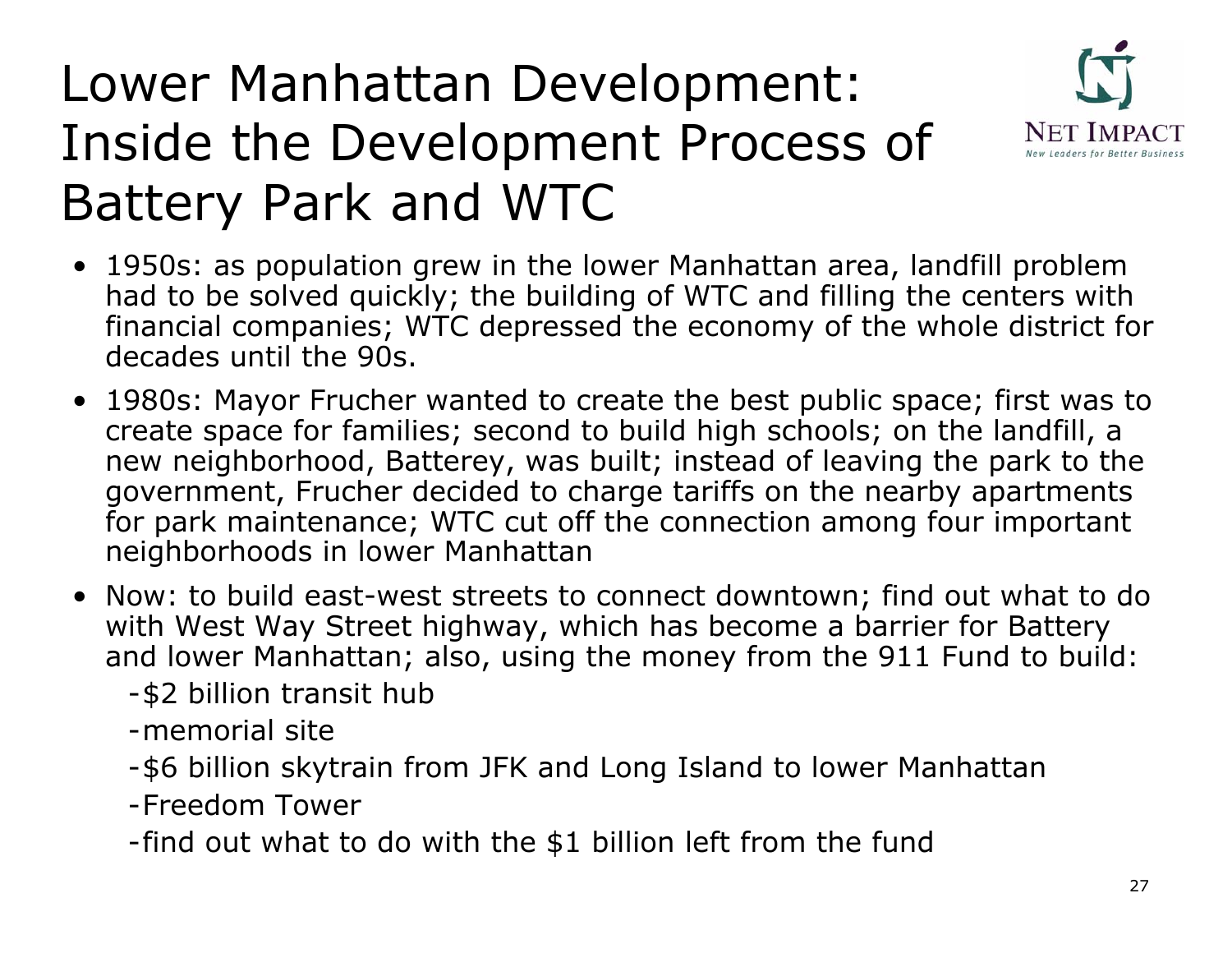### Investment in Africa: The Challenges and the Rewards



- If proportion of poor is getting greater, this bad for business
- Difficult for Africans to get loans of \$1,000-5,000,000
- $\bullet$ Range of actors involved in economic development i n Africa—education, microfinance, venture capital.
- There is activity in microfinance and in larger investments—but virtually nothing in between, in SMEs. Key problems are 1) trust 2) failure to enter formal market.
- Challenges
	- Media image s of despair
	- Matching skills with machines for optimal growth
	- Most business models that work in the west aren't applicable to the developing world; not possible to achieve 20-30% ROI
	- -Political freedom without economic freedom is not freedom
	- U.S. policies like cotton subsidies are crippli ng African economies
- Rewards
	- Social rate of return for investing in Africa is human capital
	- Investment potential can be seen as an investment in the future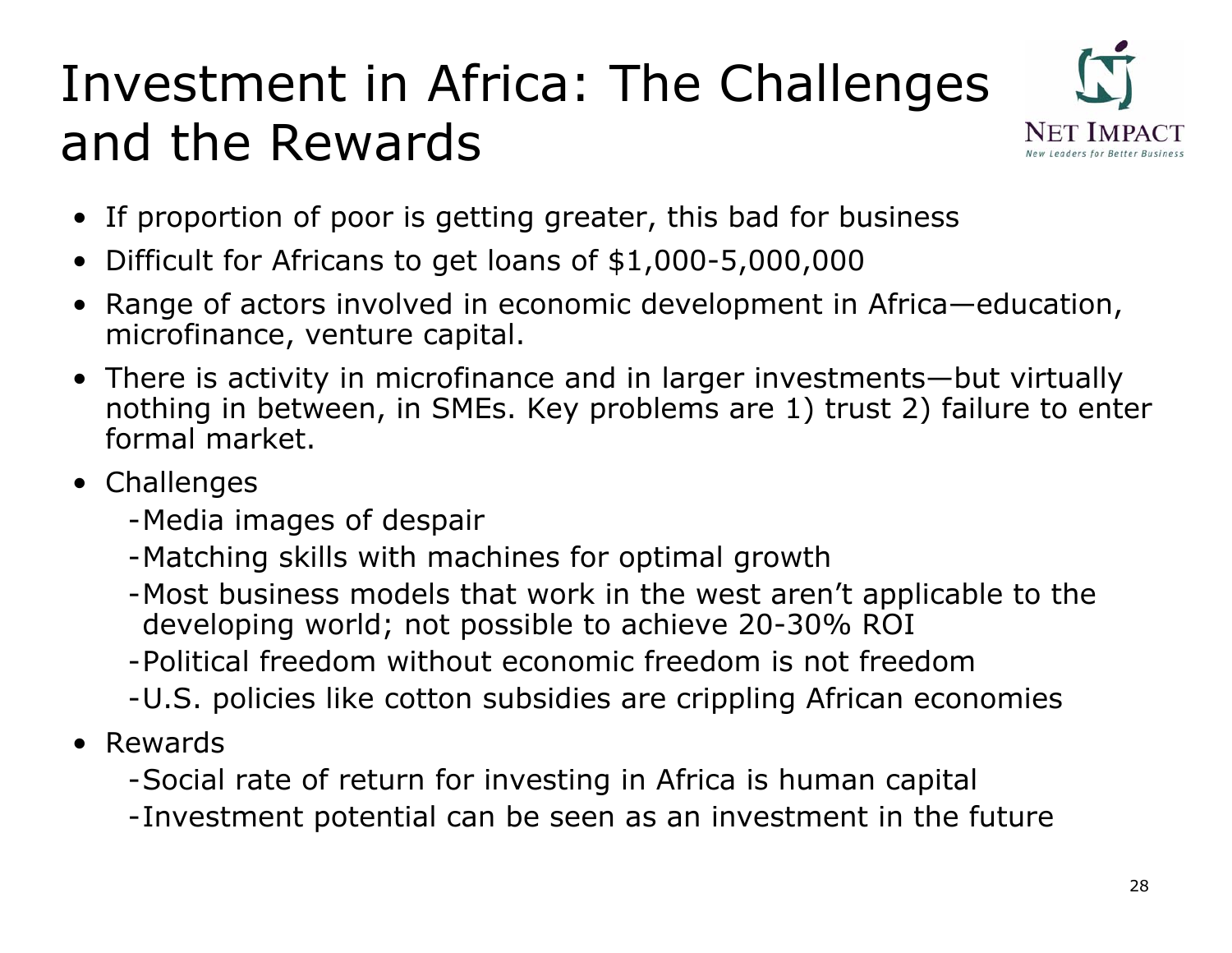## Leadership: Incorporating a Sense of Social Responsibility into Your Career NET IMP and Organization

- Self, situational, and executive leadership opportunities
- Values lead to Brand lead to Reputation
- Align performance and behavior
- Be what you want to create in your world and global community!
- How d o you want to be remembered?
- •Skills:
	- credibility, common sense, strategic planning, execution, ability to judge good information, take action steps
- Intentional Inquiry (strength based)
- What do you do well? Use positive energy to create change.
- How do you get & give away power?
- $\bullet$ Create enjoyable and strategic alliances
- $\bullet$ Lead with the business case
- Who are your champions? Allies? Work with them!
- Be culturally skilled
- Energize other people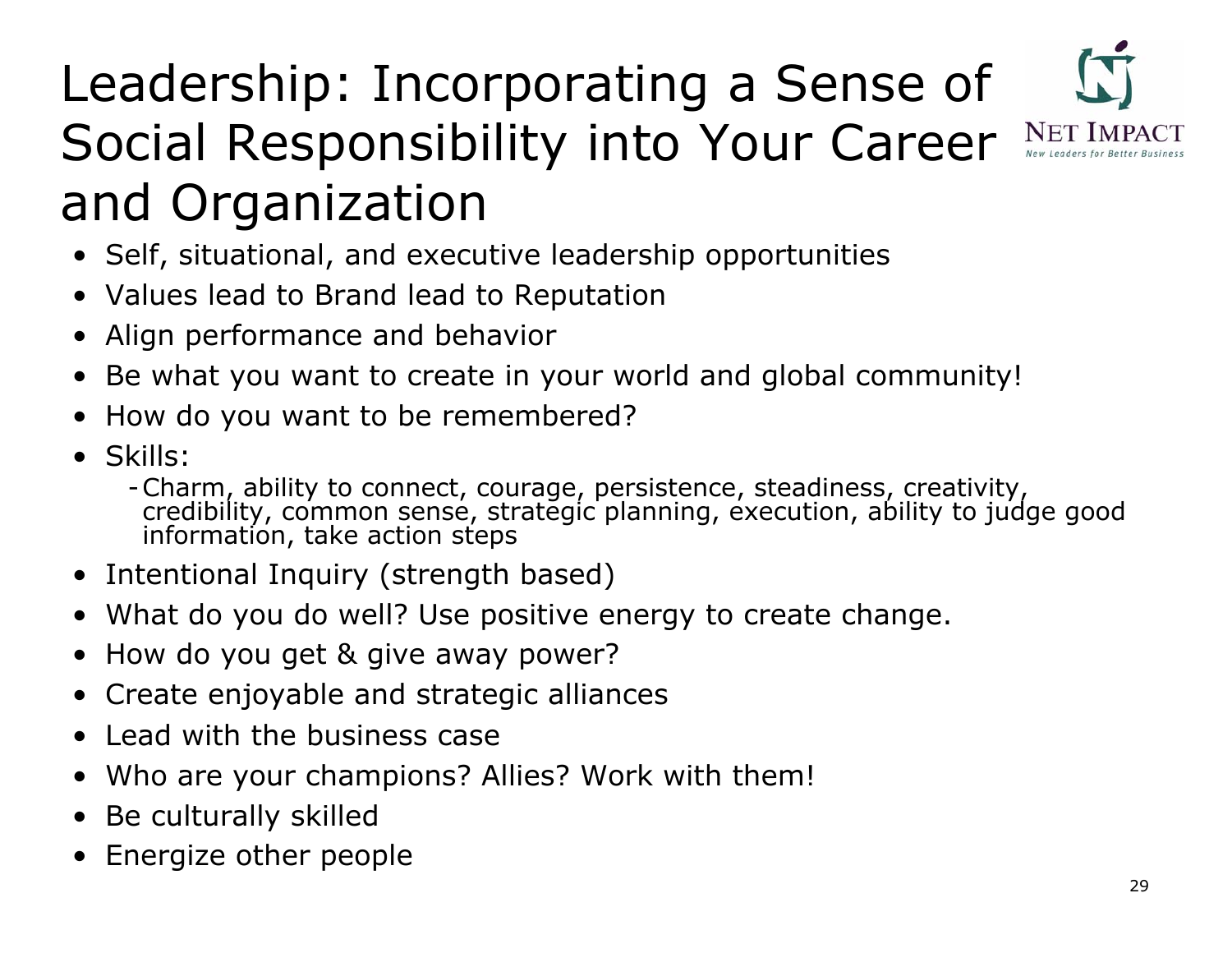

### Corporate Philanthropy or Good Business Sense: The Role of Corporate Social Enterprise in the 21st Century

- Philanthropy does not equal charity; it equals social capital and social responsibility
- Utilize those that were beneficiaries of donations, they may better identify it as a social good
- Last year:
	- -America gave \$240 billion
	- -74% given by individuals
	- Churches get most donations
	- 850,000 charities in the U.S.
	- -600,000 are private foundations
	- Salvation Army received the most; \$1.3 billion
	- Gates family is the single most donator at \$ 2.8 billion
- •Responsibility to give internation ally
- •Out of 6 billion people on the planet, 11 million live off of less than \$1/day, 2 billion live off of \$2/day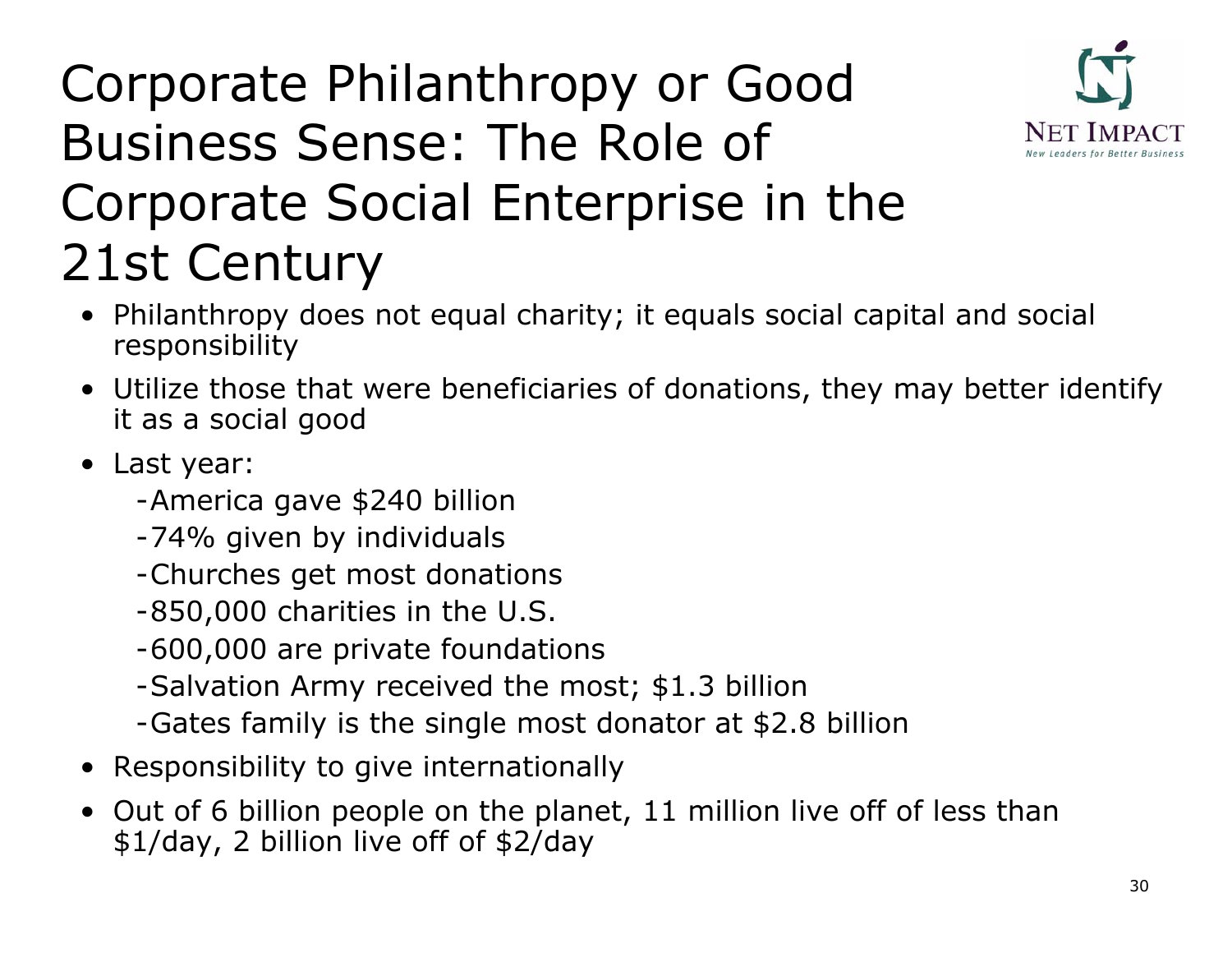#### Manipulation 101: Pursuing a Values-Based Agenda when logic doesn't work



- $\bullet$ Discussion about manipulation, is it unethical?
- Discussion was always manipulated by the lecturer (this way teaching us his techniques)
- $\bullet$ In his opinion manipulation is ethically correct when use d for "the good"
- $\bullet$ Conservatives master manipulation, progressives don´t
- Framing and Reframing
	- Every word evokes a frame
	- -Words define within a frame evoke the frame
	- Negating a frame evokes a frame
	- Evoking a frame reinforces that frame
- Examine your language
- What you say is what they hear!
- Most opinions are not based on logical facts, they are based on evoked emotion al triggers
- It is possible to use words, tones, and emotional triggers to sway people to your opinion